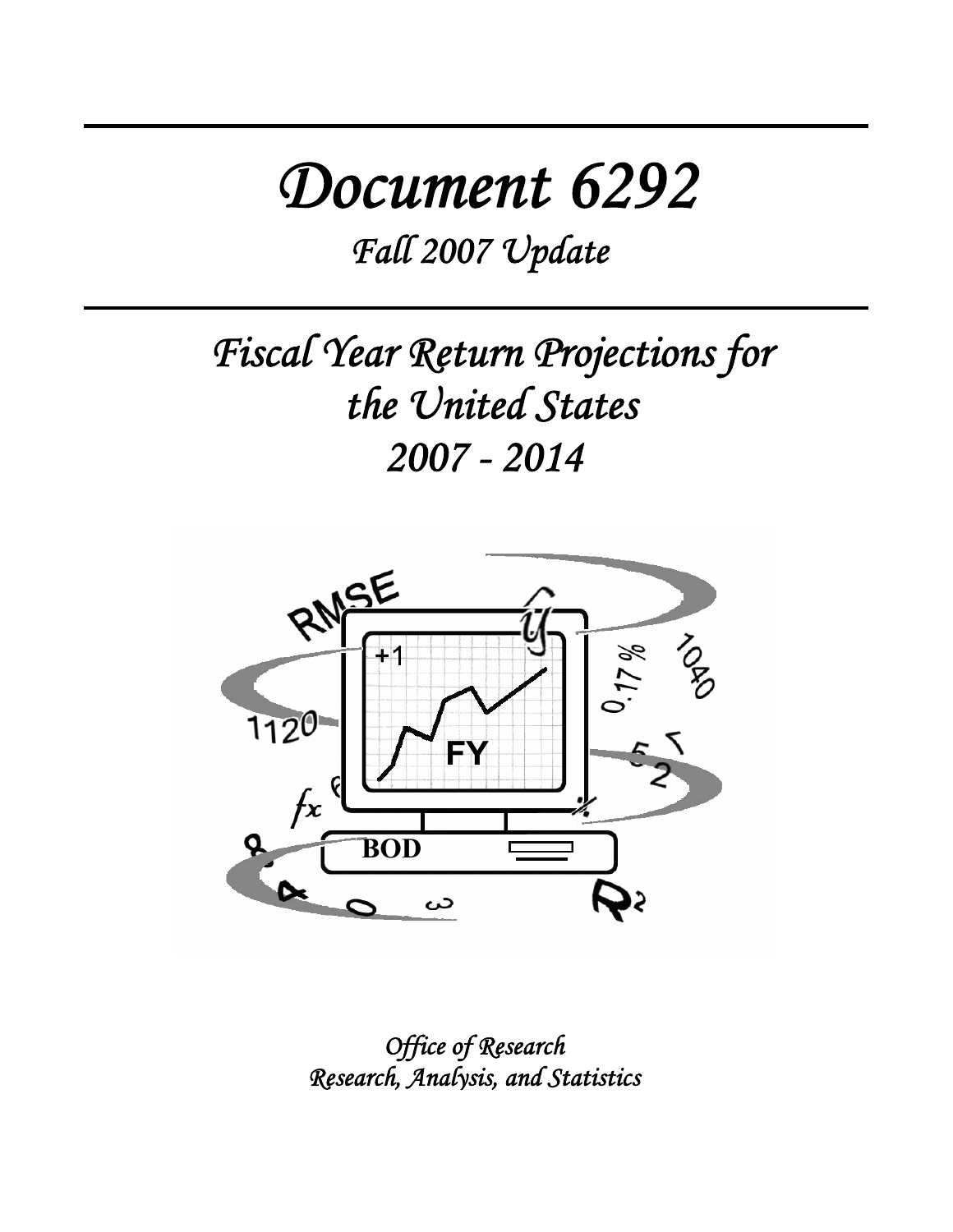**Document 6292 (revised 9-2007) is produced by the IRS Office of Research, within the Research, Analysis, and Statistics organization.** 

**Janice M. Hedemann**  Director, Office of Research

**John Guyton**  Chief, Forecasting and Service Analysis

**Andre Palmer**  Team Leader, Forecasting

**Questions or comments regarding these return forecasts or related matters can be directed to the corresponding staff member listed below.** 

| Corporation, Partnership, Fiduciary, Estate<br>and Gift, Information Returns                                           | <b>Taukir Hussain</b>                       | (202) 874-0585                   |
|------------------------------------------------------------------------------------------------------------------------|---------------------------------------------|----------------------------------|
| Excise, Employment, Exempt Organization,<br>Political Organizations, Employee Plans,<br><b>Government Entity/Bonds</b> | <b>Jeff Matsuo</b>                          | (202) 874-0601                   |
| Business and Exempt Organization E-file                                                                                | <b>Taukir Hussain</b><br><b>Jeff Matsuo</b> | (202) 874-0585<br>(202) 874-0601 |
| Individual (Income Tax, Estimated Tax,<br>Extensions and Amended)                                                      | <b>Andre Palmer</b><br><b>Eric Henry</b>    | (202) 874-0588<br>(202) 874-0965 |
| <b>Other Comments or Questions</b>                                                                                     | <b>John Guyton</b><br><b>Andre Palmer</b>   | (202) 874-0607<br>(202) 874-0588 |

#### **Forecasts Available Electronically**

Forecasts from the most recent edition of this publication are also available on the IRS's web site. From the *www.irs.gov* website, select the "Tax Stats" link, then "Products and Publications", and then "Projections" (under the Publications heading). IRS employees can also access this projection product on the IRWeb intranet site by selecting the "Commissioner" link, followed by "Research, Analysis and Statistics", then "Publications", and then "Projections and Forecasting documents."

#### **Distribution**

If you are an IRS employee and would like to receive a printed copy of this document on a continuing basis, please contact your local IMDDS coordinator and obtain the appropriate protocol for inclusion on the distribution list. All non-IRS customers, and IRS customers uncertain of their local IMDDS coordinator, can contact the Chief, Forecasting and Service Analysis on (202) 874-0607.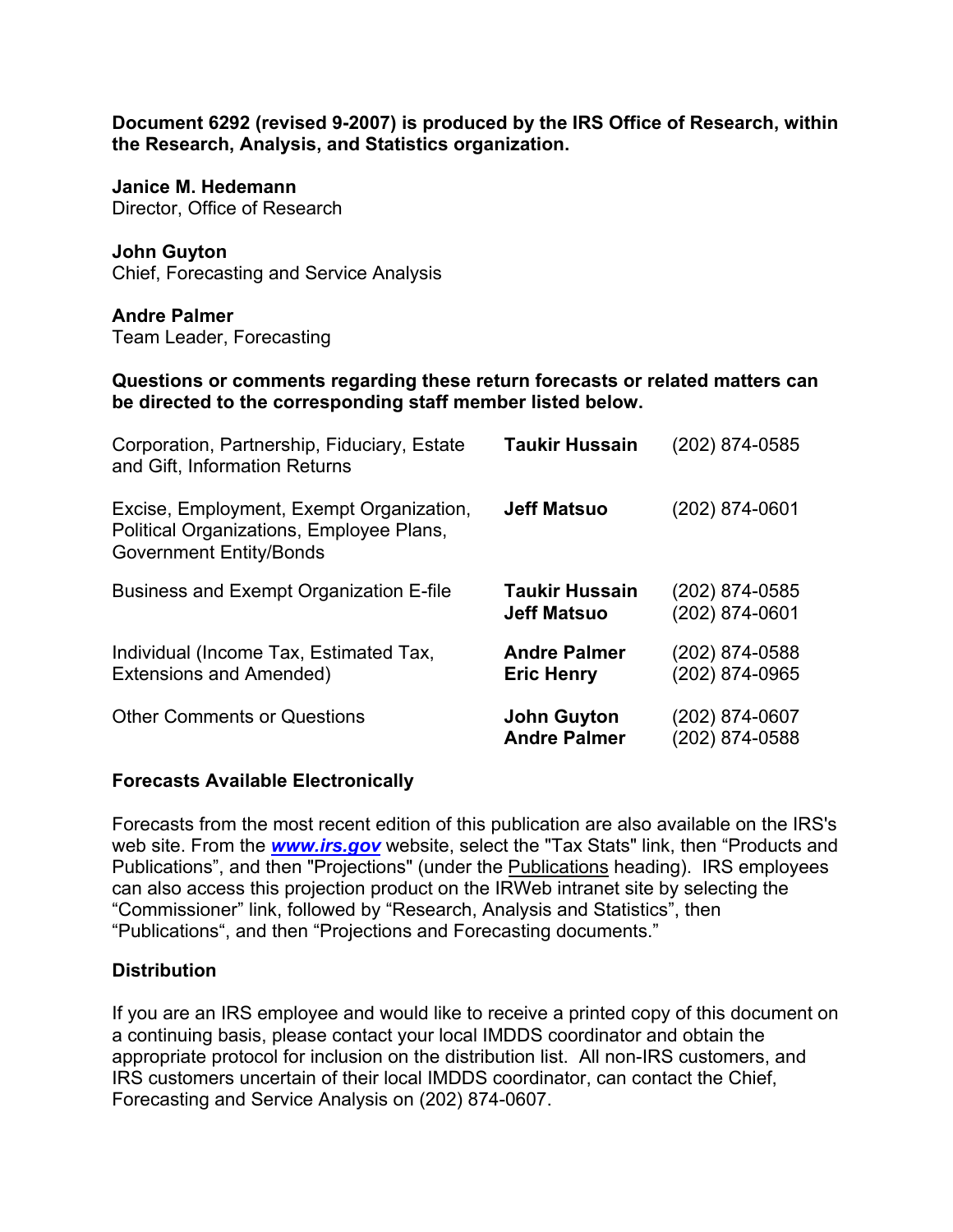## **Fiscal Year Return Projections for the United States**: **2007 – 2014**

Document 6292 Fall 2007 Update

Suggested Citation

Internal Revenue Service Research, Analysis and Statistics Office of Research Fiscal Year Return Projections for the United States: 2007 – 2014 Document 6292 (Rev. 9-2007) Washington, D.C. 20224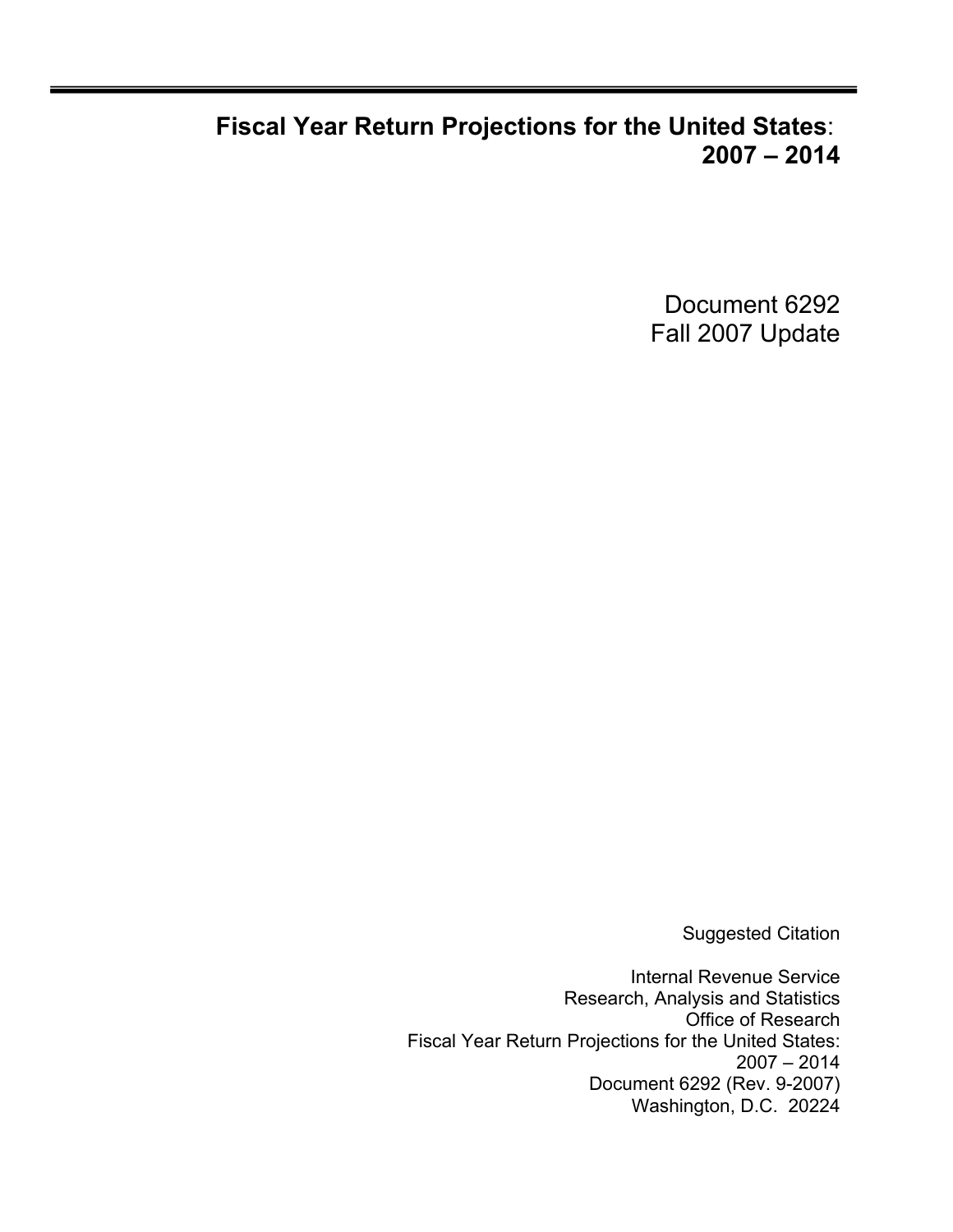### **Table of Contents** (Fall 2007)

|                                                           | <b>Inside Front Cover</b> |
|-----------------------------------------------------------|---------------------------|
|                                                           |                           |
|                                                           | 1                         |
|                                                           | $\mathbf 1$               |
|                                                           | $\overline{2}$            |
|                                                           | 5                         |
|                                                           | 6                         |
| Table 1. Fiscal Year Projections of the Number of Returns | $\overline{7}$            |
| Table 2. Selected Fiscal Year Return Filing Estimates by  | 9                         |
| Table 3. Accuracy Measures for U.S. Forecasts of Major    | 10                        |
|                                                           | 11                        |
|                                                           | <b>Inside Back Cover</b>  |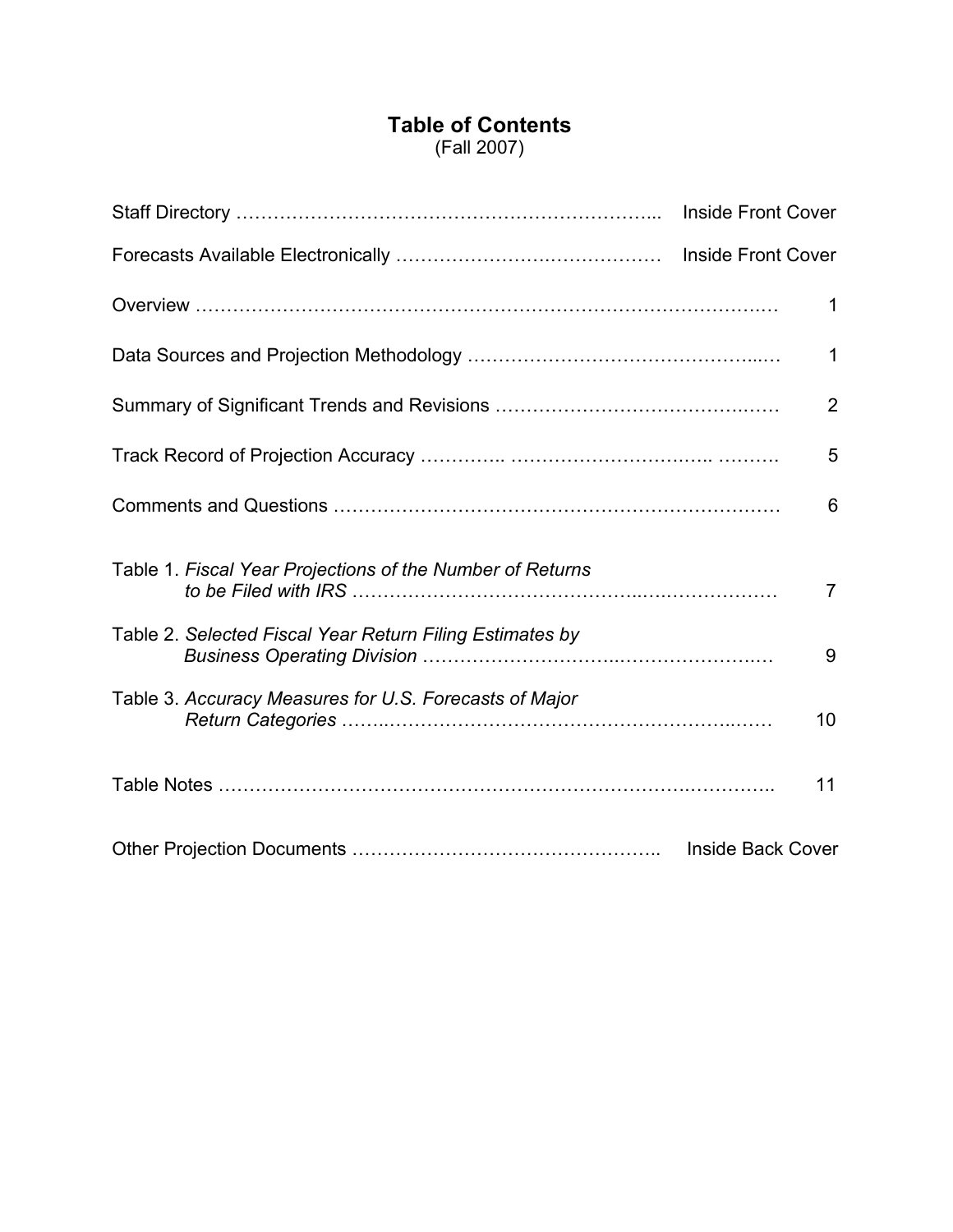#### **Overview**

The following fall 2007 edition of IRS Document 6292 provides the most recent revisions to the U.S. level projections of tax returns to be filed for fiscal years (FY) 2007 through 2014 by the major return categories, including selected detail by IRS business operating divisions. Office of Research staff, within the IRS Research, Analysis, and Statistics organization prepare these projections semi-annually in order to incorporate changes in filing patterns, economic and demographic trends, legislative requirements, and IRS administrative processes. These forecasts provide a basis for IRS workload estimates and resource requirements contained in IRS budget submissions and other resource planning and analysis. The projections in this document are based on the information available as of early August 2007, including enacted tax law changes and confirmed administrative plans. Legislative or administrative initiatives under consideration are generally not used to adjust the projections due to the uncertain nature of their eventual outcome. As a result, the projections of electronically filed (efile) returns contained in this publication are not goals, per se, and should not be interpreted as precluding an alternate e-file future.

#### **Data Sources and Projection Methodology**

The reported actual values of returns filed in FY 2006 are based on returns processed and recorded on the IRS master files. These values are mostly obtained by the same master file reporting systems as those used in the Internal Revenue Service Data Book (Publication 55B) for that processing year. In cases where master file return counts were not available, tallies of actual filings were supplied by program staff in the IRS operating divisions, generally from data capture systems located in the IRS processing campuses.

Depending on the properties and characteristics of each filing category, the forecasting methods were selected to capture and extrapolate historical filing trends in Document 6292. In general, the projections are computed for the calendar year of filing and converted to the corresponding fiscal year based on the historical quarterly filing experience. The resulting outcome is applications of statistical models such as regression models, time series techniques, growth rates and historical ratio methods. The projection method used depends on the form type, the availability of historical data, and applicability of relevant economic and demographic forecasts. Primary principles used throughout the document are time series extrapolation methods such as trended exponential smoothing approaches. However, some return forecasts are based on regression models which incorporate key economic and demographic input variables provided by Global Insight, Inc. Customers interested in obtaining more detail on forecasting methodologies are welcome to contact the respective staff member listed on the inside front cover.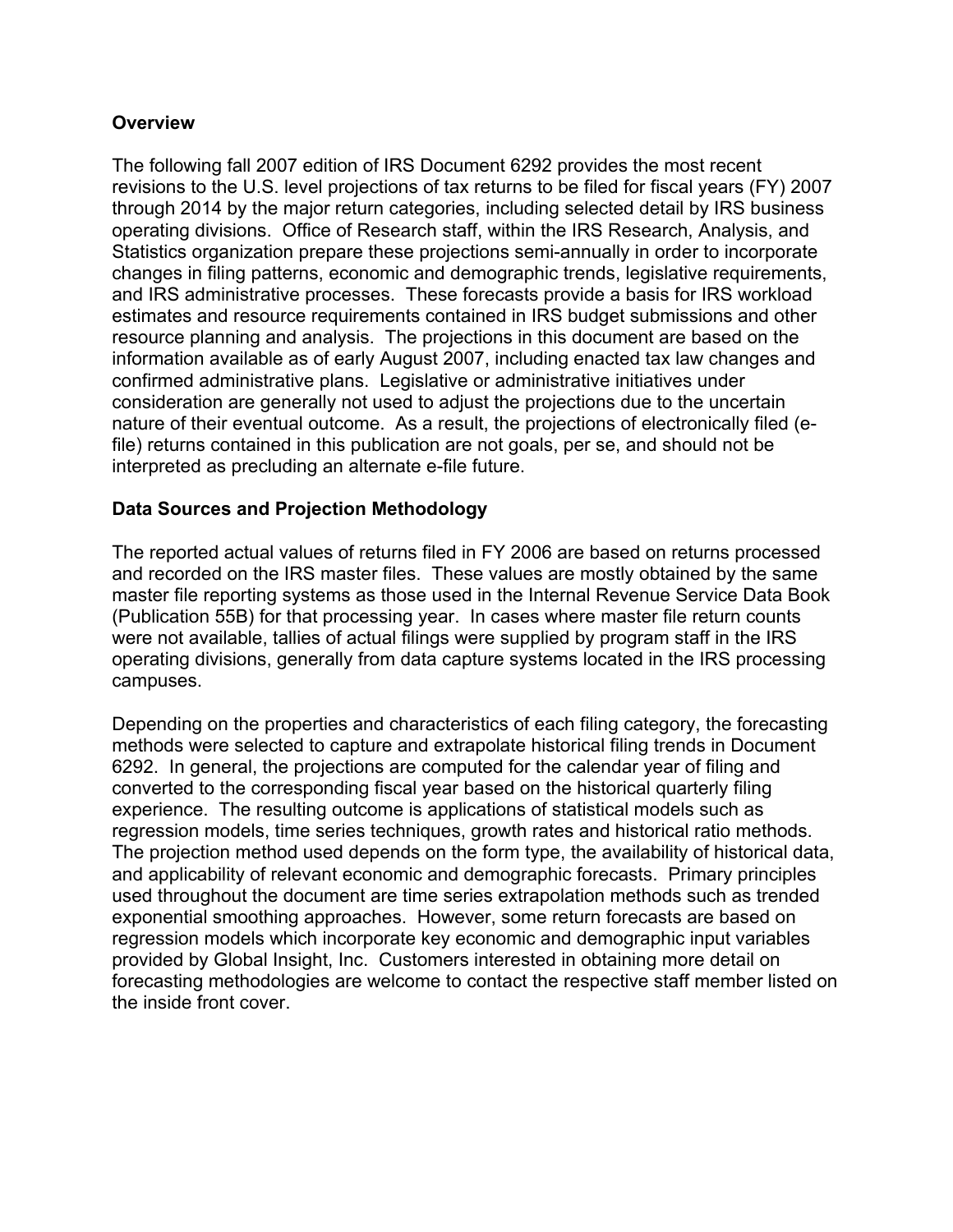#### **Summary of Significant Trends and Revisions**

A summary of the major trends and other significant factors embedded in the return forecasts for this edition of Document 6292 are noted below.

#### E-file Mandates

In January 2005, the IRS released temporary regulations which imposed e-file mandates for some large corporations and tax exempt organizations whose assets exceed certain thresholds. However, these e-file mandates only applied to those corporation and tax exempt entities that filed at least 250 other returns with the IRS during a calendar year; which includes other tax returns such as Forms 941, as well as information returns such as Forms W-2, 1099-DIV and Schedules K-1. The E-file mandates required corporations with total assets of at least \$50 million to E-file their Forms 1120 and 1120S returns beginning in January, 2006. This e-file requirement was expanded to corporations with at least \$10 million in assets effective at the beginning of 2007. Similarly, tax exempt organizations with \$100 million or more in assets in tax year 2005 were required to file their Form 990 electronically, with this threshold lowered to \$10 million beginning in 2007. Also impacted in 2007, are private foundations and charitable trusts which will be required to file their Form 990-PF electronically, regardless of their asset size. Corresponding adjustments have been made to the e-file forecasts for Forms 1120, 1120S, 990 and 990PF in this edition of Document 6292 to account for the impact of these mandates.

#### Expansion of Form 7004

The projections in this publication reflect the expanded scope of Form 7004, which was only used previously to request an extension to file a corporation income tax (Form 1120 series) return. Form 7004 will now be used to file extensions for partnership (Form 1065), fiduciary (Form 1041), estate (Form 706-GS), as well as certain information returns.

#### Excise E-file Estimates

The American Jobs Creation Act of 2004 includes a mandate requiring Form 2290 (*Heavy Highway Vehicle Use Tax Return*) filers reporting 25 or more trucks to e-file beginning in July 2005. Although the implementation date for the e-file system was initially delayed, the IRS is scheduled to provide e-filing capabilities starting in August 2007. Once the system is in place, Forms 2290, as well as Forms 720 (*Quarterly Federal Excise Tax Return*), can be electronically filed. This edition of Document 6292 includes forecasts of excise returns based on the latest confirmed implementation date.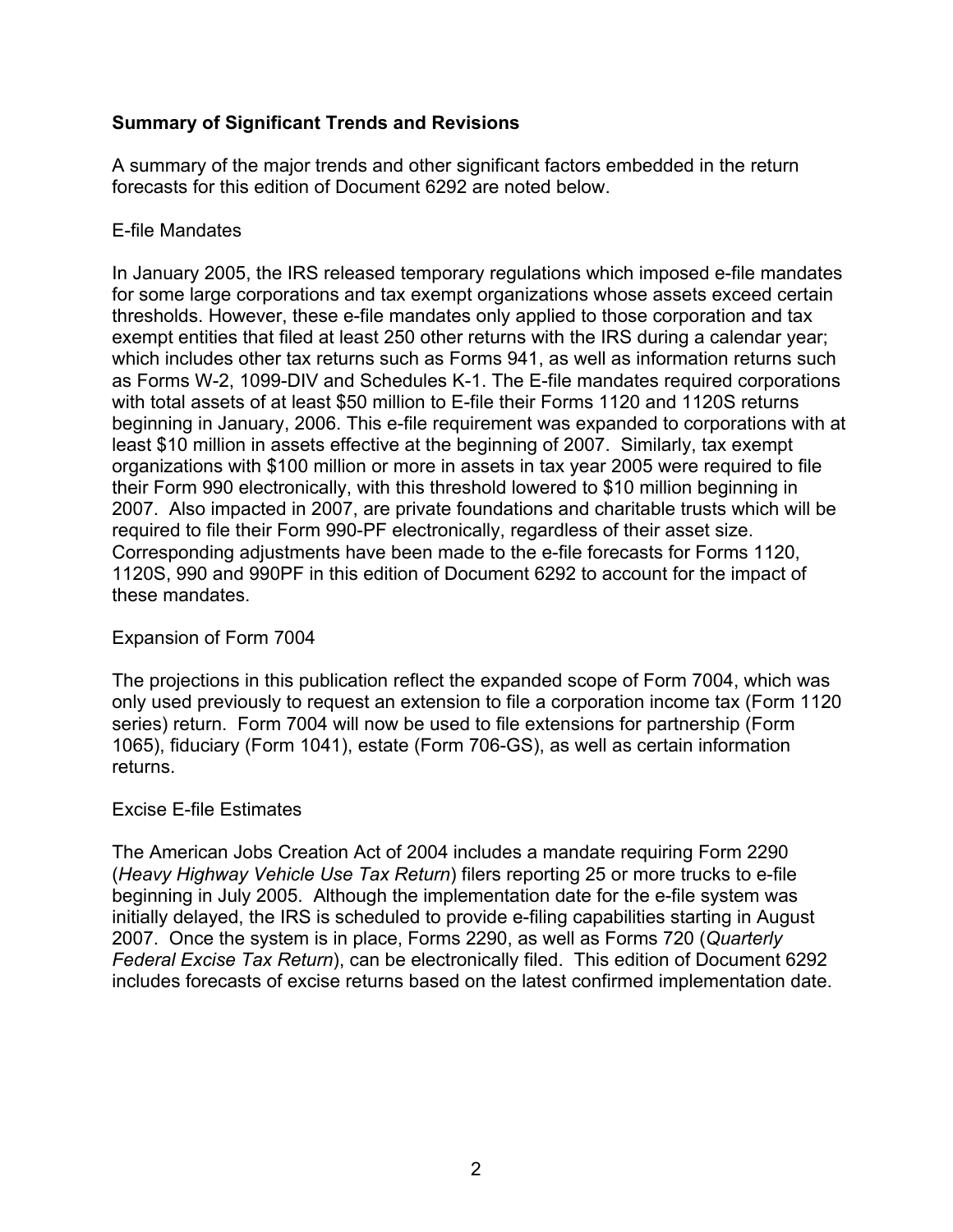#### Changes in Estate Tax

The estate tax and generation-skipping transfer (GST) taxes will be repealed on January 1, 2010, under Title V of the Economic Growth and Tax Relief Reconciliation Act of 2001 (EGTRRA). However, the estate tax repeal, and all other provisions of EGTRRA, are scheduled to sunset on December 31, 2010. If the sunset provision is not repealed in 2011, estate tax law would return to the law in place prior to the enactment of EGTRRA on June 7, 2001. Accordingly, the estate tax exclusion amount would have risen to \$1 million under the prior law.

#### New Form 944

In an effort to reduce taxpayer burden on small businesses, IRS offers Form 944 (*Employer's Annual Federal Tax Return*), which is an annualized version of Form 941 (*Employer's Quarterly Federal Tax Return*). Form 944 will be available to business filers with annual employment tax liability of \$1,000 or less. Instead of filing quarterly Forms 941, eligible taxpayers will file Form 944 once a year. Consequently, as qualified taxpayers switch to filing Form 944, return volumes of Form 941 will drop. Around 650,000 taxpayers are expected to transition to Form 944 in its first year. As a result, this edition of Document 6292 includes forecasts of the new Form 944, as well as the associated downward impact on Form 941 return volumes for both e-file and paper components.

#### Employee Plans Returns

Forms 5500 is a multi-agency Information Return filed to satisfy reporting requirements to Internal Revenue Service, Department of Labor (DOL), and Pension Benefit Guaranty Corporation. Form 5500EZ is an IRS return created to ease filer burden for oneparticipant plans. The Form 5500 series has been processed by the Department of Labor since calendar year 2000. However, the DOL is creating a system to support the electronic filing mandate for Form 5500 returns satisfying the reporting requirements under Title I of ERISA. Since some of the IRS data needed falls outside the scope of Title I, the IRS will regain responsibility for processing portions of the Form 5500 data in the future. More specifically, Form 5500EZ and Schedule SSA returns will be processed in IRS starting in calendar year 2009. In support of IRS Tax Exempt/Government Entities (TE/GE) Division's resource planning needs, this update of Document 6292 includes projected total Forms 5500 and 5500EZ volumes (Table 2, *Selected Fiscal Year Return Filing Estimates by Business Operating Division*). Additional EP returns projections will be included in future documents.

The 2006 actual EP volume reflects a count of all returns posted to the Employee Plan Master File, including welfare benefit plan returns. However, the projected EP returns are based on historical data from the 208-18-10 Report and exclude welfare benefit plans. This provides a more accurate count of the number of Forms 5500 and 5500EZ.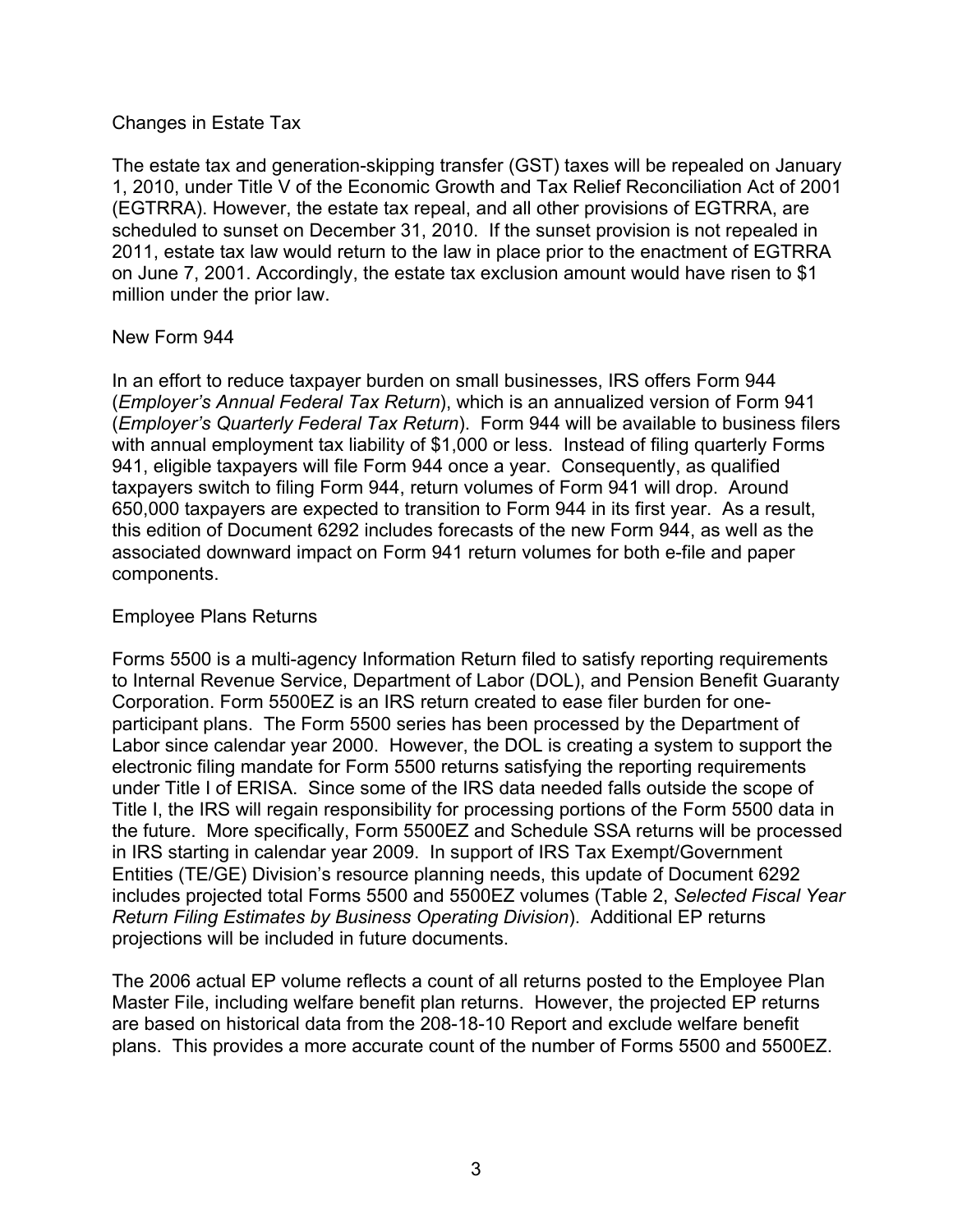#### Fiduciary (Form 1041) Returns

In January 2006, IRS released final regulations modifying the reporting requirements for Widely Held Fixed Investment Trusts (WHFITs). The regulation changes reporting requirements for Form 1041 filers, specifically, for non-mortgage widely held fixed investment trusts. In effect, a significant number of previous fiduciary Form 1041 filers will instead file an Information Reporting document (form to be determined). The regulation is estimated to result in a decrease of approximately 350,000 Form 1041 returns, mostly e-filed returns, starting in processing year 2008.

#### Form 1041-A

The fall update of this document includes projections of Form 1041-A (U.S. Information Return Trust Accumulation of Charitable Amounts). Form 1041-A is mostly filed by Form 990T filers and is closely related to Form 5227. The projections are listed below the exempt organization forms and will be included in future editions of Document 6292 only.

#### New Form 990-N

Beginning in calendar year 2008, the Pension Protection Act of 2006 requires IRS to enforce small organizations with gross receipts of less than \$25,000 to file a new form 990-N, also known as the e-Postcard on an annual basis. If those organizations fail to file F990-N for three consecutive years, their tax-exempt status will be revoked. Form 990N is only available in e-file format. This fall 2007 edition of Document 6292 reflects projections for the new form 990-N, listed below the exempt organization forms and will be included in future updates of Document 6292 only.

#### Trend in Grand Total Return Filings

As presented in Table 1, grand total return filings are expected to reach 234.2 million in fiscal year 2007, a growth of 2% over FY 2006. After FY 2007, grand total return filings are projected to grow at a more typical average annual rate of 1.6 %, reaching 261.5 million by FY 2014. The steady increase in grand total projection is a combination of increasing projection in E-filing returns and decreasing projection in paper filing returns. In general, we are projecting e-filing for any form type to be increasing rather dramatically and this trend is captured in the grand e-file total projection. On the other hand, the steady but weak deceasing trend in paper grand total is capturing the general downward trend in projections of paper filings for any form type.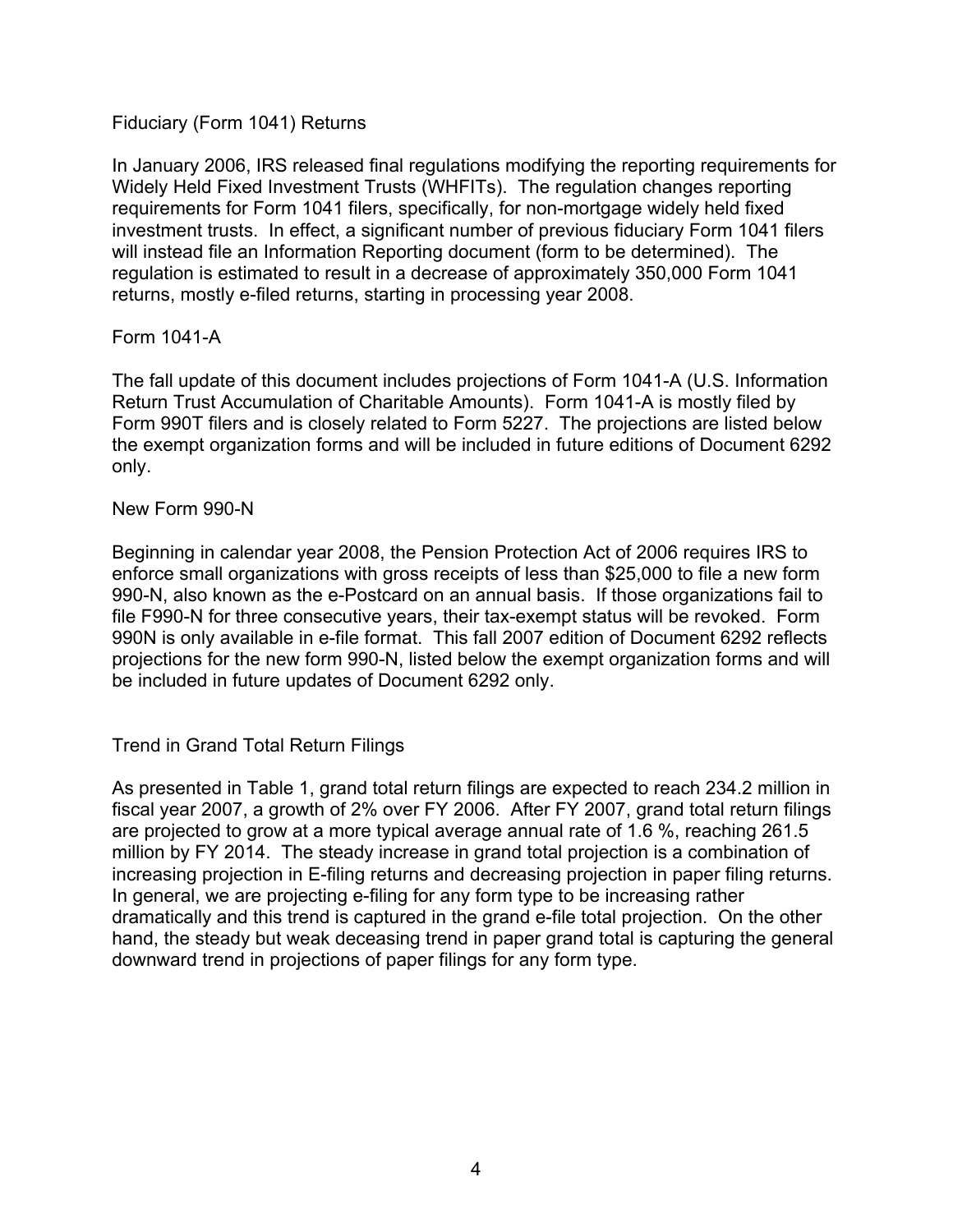#### Detail by Business Operating Division

Table 2 presents estimates of selected return filings by IRS "Business Operating Divisions" (BODs). The selected returns include total individual income tax returns, corporation income tax returns, partnership returns, employment returns, excise returns, and exempt organization returns. As applicable, these volumes are broken out by their operating division components: "Wage and Investment" (W&I), "Small Business/Self Employed" (SB/SE), "Large and Mid-Sized Business" (LMSB) and "Tax Exempt/Government Entities" (TE/GE). Also included are the projected total filings of employee plans (EP) returns currently processed by the Department of Labor, which comprise major return filings by taxpayers served by the TE/GE operating division.

#### **Track Record of Projection Accuracy**

In an effort to measure the quality of our products and services, this section, along with Table 3, provides a brief analysis of the accuracy of prior projections. Using four years of actual data from 2003 through 2006, Table 3 presents the accuracy of our national level projections by major return categories. This analysis covers only the major return categories projected on a calendar year basis and serves as a general measure for gauging the overall reliability of our U.S. level return projections. The return categories considered in Table 3 consist of the following: Grand Total, Total Primary Returns, Individual (income tax) Total, Individual Estimated Tax, Fiduciary, Partnership, Corporation, Employment, Exempt Organization, and Excise. When there was sufficient data on prior forecasts, we also included selected breakouts of "paper" volumes versus "e-file/magnetic tape" filings.

The table presents two measures of projection accuracy; the mean absolute percent error (MAPE), and the number of over-projections. We also include the latest actual filing volumes for 2006 to provide perspective on the volume of returns being projected. The MAPE is computed as the average percent projection error regardless of whether they were over- or under- projections over the four most recently applicable projection cycles. The associated number of over-projections can show whether we consistently over- or under- project. A value of two indicates balanced forecasts over the four cycles. The table groups these two measures by time horizon. The time horizon is determined by when the forecast was made and for what future year. For example, a forecast for 2002 made in 1999 would be part of the "3-years-ahead" time horizon. The table presents time horizons from one to five years ahead and factors in the most current four observations. As an example, for the "3-years-ahead" information, we use the forecasts made in 2000 for 2003, those made in 2001 for 2004, those made in 2002 for 2005, and those made in 2003 for 2006.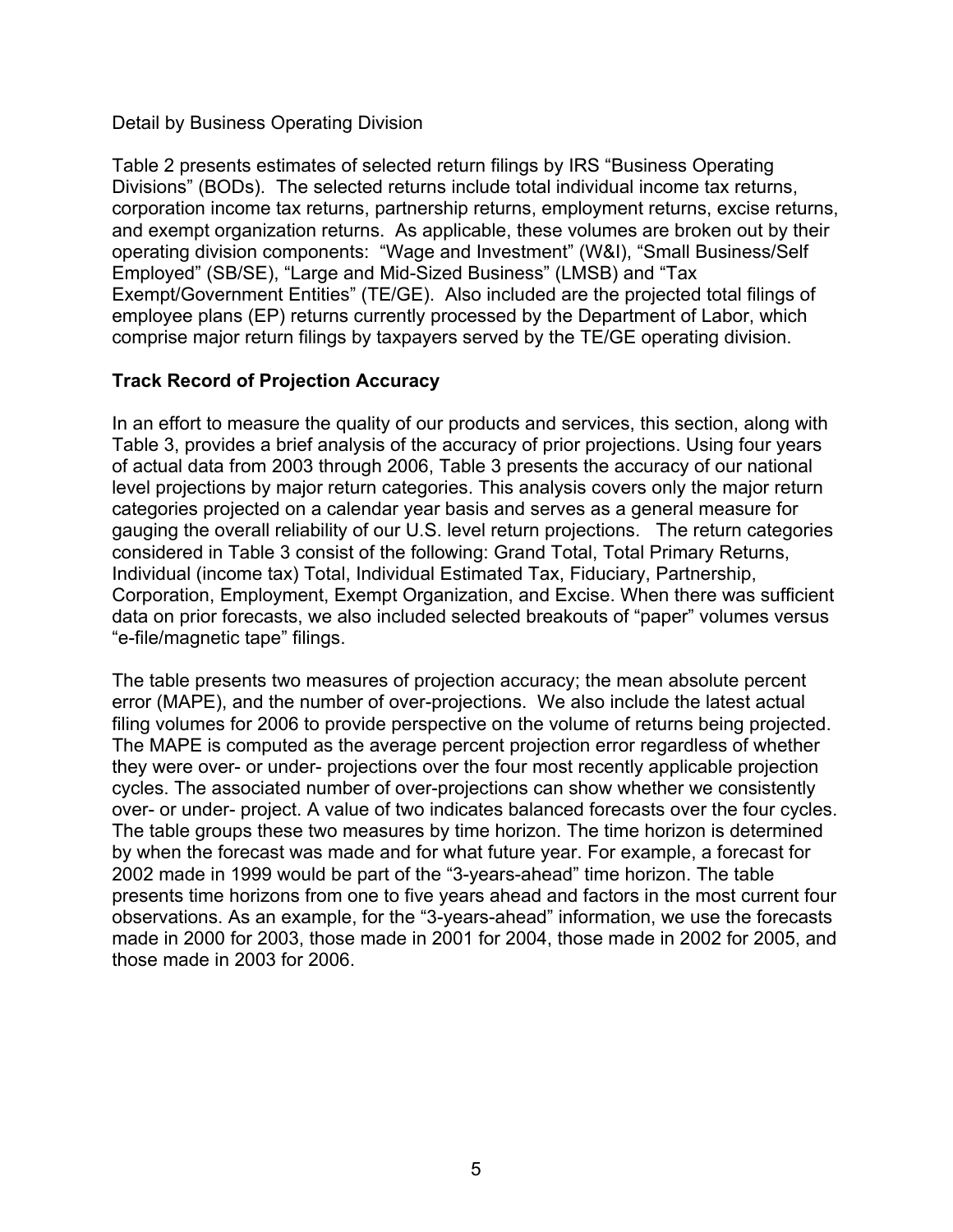#### **Comments and Questions**

We thank our customers for their support as we continually seek to improve our products and service wherever possible. We welcome customer feedback at any time. Comments and suggestions regarding this document can be directed to John Guyton, Chief, Forecasting and Service Analysis Group at (202) 874-0607. Questions concerning methodologies and specific tax returns listed in this document may also be directed to the projections staff listed on the inside front cover. This and other projections documents are also available electronically, as noted on the inside front cover.

> Janice M. Hedemann Director, Office of Research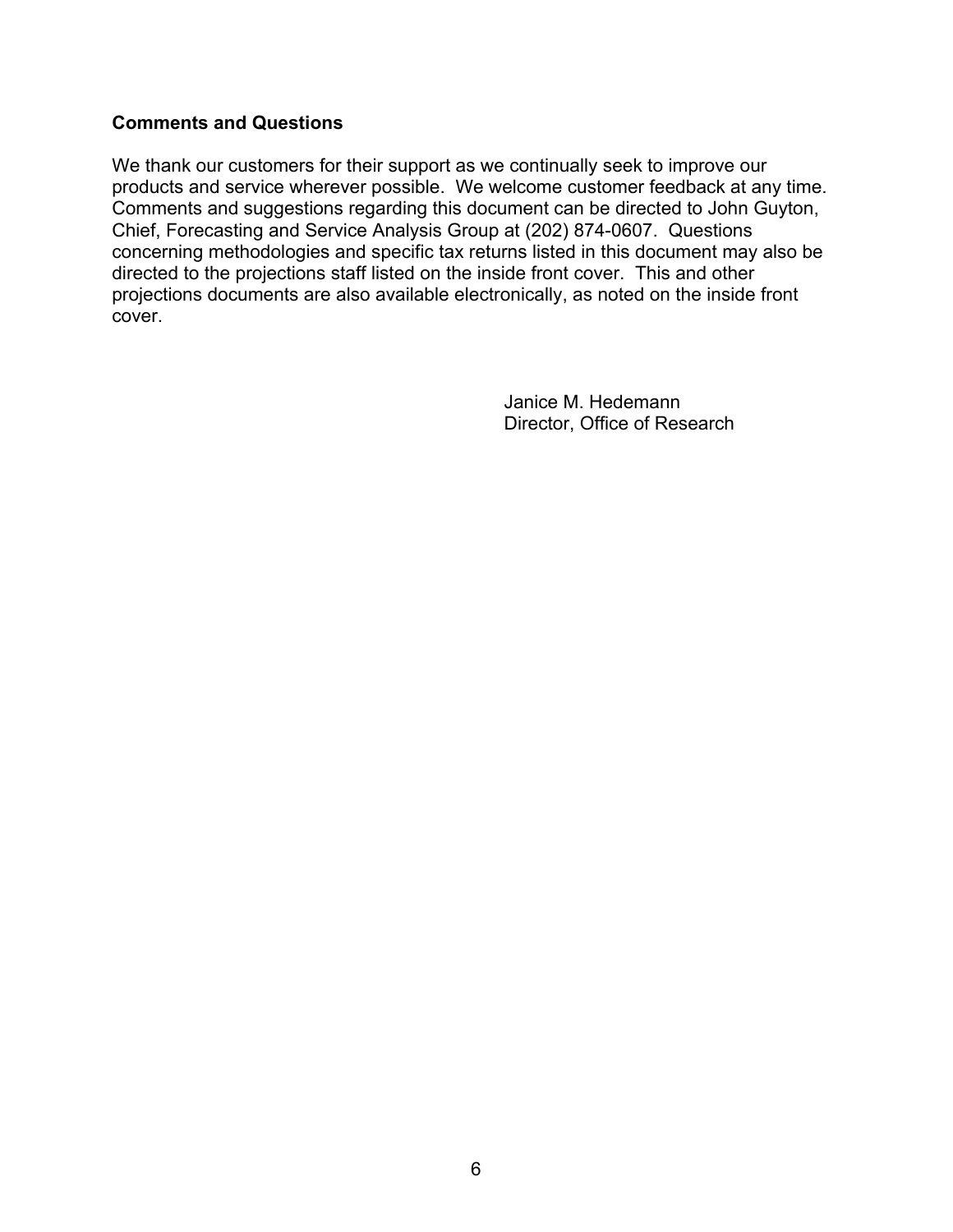| Table 1. Fiscal Year Projections of the Number of Rett                                                                                                                                                                                                                                                                                                                                                                                                                                         |                                                                                                                                                                                                                  | urns to be Filed with IRS                                                                                                                                                            |                                                                                                                                                                                                                     |                                                                                                                                                                                      |                                                                                                                                                                                      |                                                                                                                                                                                      |                                                                                                                                                                                               |                                                                                                                                                                                                                                                                           |                                                                                                                                                                                                                                                                                                                                |
|------------------------------------------------------------------------------------------------------------------------------------------------------------------------------------------------------------------------------------------------------------------------------------------------------------------------------------------------------------------------------------------------------------------------------------------------------------------------------------------------|------------------------------------------------------------------------------------------------------------------------------------------------------------------------------------------------------------------|--------------------------------------------------------------------------------------------------------------------------------------------------------------------------------------|---------------------------------------------------------------------------------------------------------------------------------------------------------------------------------------------------------------------|--------------------------------------------------------------------------------------------------------------------------------------------------------------------------------------|--------------------------------------------------------------------------------------------------------------------------------------------------------------------------------------|--------------------------------------------------------------------------------------------------------------------------------------------------------------------------------------|-----------------------------------------------------------------------------------------------------------------------------------------------------------------------------------------------|---------------------------------------------------------------------------------------------------------------------------------------------------------------------------------------------------------------------------------------------------------------------------|--------------------------------------------------------------------------------------------------------------------------------------------------------------------------------------------------------------------------------------------------------------------------------------------------------------------------------|
| Type of Return                                                                                                                                                                                                                                                                                                                                                                                                                                                                                 | 2006<br>Actual -                                                                                                                                                                                                 | 2007                                                                                                                                                                                 | 2008                                                                                                                                                                                                                | Projectec<br>2009                                                                                                                                                                    | 2010                                                                                                                                                                                 | 2011                                                                                                                                                                                 | 2012                                                                                                                                                                                          | 2013                                                                                                                                                                                                                                                                      | 2014                                                                                                                                                                                                                                                                                                                           |
| Grand Tota                                                                                                                                                                                                                                                                                                                                                                                                                                                                                     | 335,914<br>229,6                                                                                                                                                                                                 | 234,916,300                                                                                                                                                                          | 238,824,600                                                                                                                                                                                                         | 242,776,900                                                                                                                                                                          | 246,690,800                                                                                                                                                                          | 250,502,100                                                                                                                                                                          | 254,410,300                                                                                                                                                                                   | 258,254,900                                                                                                                                                                                                                                                               | 262,040,300                                                                                                                                                                                                                                                                                                                    |
| Electronic Grand Total<br>Paper Grand Total                                                                                                                                                                                                                                                                                                                                                                                                                                                    | 147,247,324<br>82,388,590                                                                                                                                                                                        | 144,748,100<br>90,168,200                                                                                                                                                            | 140,802,500<br>98,022,000                                                                                                                                                                                           | 138,211,100<br>104,565,800                                                                                                                                                           | 136,222,200<br>110,468,600                                                                                                                                                           | 134,786,800<br>115,715,300                                                                                                                                                           | 133,953,300<br>120,457,000                                                                                                                                                                    | 133,547,600<br>124,707,300                                                                                                                                                                                                                                                | 133,490,100<br>128,550,100                                                                                                                                                                                                                                                                                                     |
| <b>Total Primary Retums</b>                                                                                                                                                                                                                                                                                                                                                                                                                                                                    | 211,455,98                                                                                                                                                                                                       | 215,050,500                                                                                                                                                                          | 218,123,900                                                                                                                                                                                                         | 221,272,800                                                                                                                                                                          | 224,383,200                                                                                                                                                                          | 227,391,100                                                                                                                                                                          | 230,495,800                                                                                                                                                                                   | 233,537,000                                                                                                                                                                                                                                                               | 236,519,000                                                                                                                                                                                                                                                                                                                    |
| Forms 1040, 1040-A and 1040-EZ, Total<br>Paper Forms 1040/1040-A/1040-EZ<br>Electronic Individual Returns<br>Forms 1040-PR and 1040-SS<br>Individual Income Tax, Total<br>Form 1040-NR/NR-EZ/C                                                                                                                                                                                                                                                                                                 | 133,917,068<br>133,171,358<br>60,401,852<br>769,506<br>324,608<br>121,102<br>72,7                                                                                                                                | 135,471,800<br>134,691,100<br>55,738,700<br>78,952,400<br>655,700<br>125,000                                                                                                         | 84,712,200<br>136, 191, 700<br>51, 479, 500<br>682,600<br>128,800<br>137,003,100                                                                                                                                    | 137,659,400<br>48,027,500<br>89,631,900<br>138,501,500<br>709,400<br>132,700                                                                                                         | 139,114,700<br>139,987,500<br>45,091,700<br>94,023,000<br>736,200<br>136,500                                                                                                         | 42,709,500<br>141,459,100<br>140,555,700<br>97,846,200<br>763,000<br>140,400                                                                                                         | 142,910,800<br>141,976,700<br>40,726,300<br>01,250,400<br>789,800<br>144,300                                                                                                                  | 144,336,000<br>143,371,300<br>39,171,800<br>104,199,500<br>816,600<br>148,100                                                                                                                                                                                             | 145,745,300<br>144,749,900<br>37,998,700<br>106,751,200<br>843,500<br>152,000                                                                                                                                                                                                                                                  |
| Individual Estimated Tax, Form 1040-ES, Total<br>Paper Form 1040-ES<br>Electronic (Credit Card) Form 1040-ES                                                                                                                                                                                                                                                                                                                                                                                   | 30,098,907<br>30,024,207<br>024,207<br>74,700                                                                                                                                                                    | 31,730,200<br>31,645,700<br>84,500                                                                                                                                                   | 32,597,500<br>32,503,100<br>94,400                                                                                                                                                                                  | 33,464,700<br>33,360,200<br>104,500                                                                                                                                                  | 34,332,000<br>34,217,300<br>114,700                                                                                                                                                  | 35,199,300<br>35,074,300<br>125,000                                                                                                                                                  | 36,066,600<br>35,931,200<br>135,400                                                                                                                                                           | 36,933,800<br>36,798,400<br>135,400                                                                                                                                                                                                                                       | 37,801,100<br>37,665,700<br>135,400                                                                                                                                                                                                                                                                                            |
| Electronic Fiduciary Returns<br>iduciary, Form 1041, Total<br>Paper Fiduciary Returns                                                                                                                                                                                                                                                                                                                                                                                                          | 3,697,436<br>2,336,560<br>1,360,876                                                                                                                                                                              | ,819,500<br>,418,500<br>1,401,000<br>ຕ໌ လျ                                                                                                                                           | 3,573,900<br>2,492,700<br>1,081,100                                                                                                                                                                                 | ,618,600<br>,510,600<br>1,108,000<br>ຕ໌ လျ                                                                                                                                           | 3,693,100<br>2,556,600<br>1,136,400                                                                                                                                                  | 3,767,600<br>2,602,700<br>1,164,900                                                                                                                                                  | 3,842,100<br>2,648,700<br>1,193,400                                                                                                                                                           | 3,916,600<br>2,694,800<br>1,221,800                                                                                                                                                                                                                                       | 3,991,100<br>2,740,800<br>1,250,300                                                                                                                                                                                                                                                                                            |
| Fiduciary Estimated Tax, Form 1041-ES                                                                                                                                                                                                                                                                                                                                                                                                                                                          | 632,442                                                                                                                                                                                                          | 715,100                                                                                                                                                                              | 734,800                                                                                                                                                                                                             | 743,100                                                                                                                                                                              | 747,400                                                                                                                                                                              | 749,900                                                                                                                                                                              | 751,400                                                                                                                                                                                       | 752,600                                                                                                                                                                                                                                                                   | 753,500                                                                                                                                                                                                                                                                                                                        |
| Partnership, Forms 1065 and 1065-B, Total<br>Electronic Partnership Returns<br>Paper Partnership Returns                                                                                                                                                                                                                                                                                                                                                                                       | 2,773,327<br>2,498,606<br>274,721                                                                                                                                                                                | ,069,400<br>627,200<br>442,200                                                                                                                                                       | 3,233,600<br>599,400<br>634,300                                                                                                                                                                                     | 394,100<br>563,400<br>830,700<br>ω.<br>$\mathbf{a}$                                                                                                                                  | 3,550,800<br>2,543,900<br>1,006,900                                                                                                                                                  | 552,900<br>3,704,100<br>1,151,200<br>$\sim$                                                                                                                                          | 3,854,000<br>2,589,200<br>1,264,800                                                                                                                                                           | 4,000,700<br>2,646,000<br>,354,700                                                                                                                                                                                                                                        | 4,144,200<br>2,716,100<br>1,428,200                                                                                                                                                                                                                                                                                            |
| Forms 1120-L/PC/SF/FSC/REIT/RIC/ND *<br>Paper Corporation Retums, Total<br>Electronic Corporation Returns, Total<br>Forms 1120 and 1120-A, Tota<br>Corporation Income Tax, Total<br>Electronic 1120/1120-A<br>Electronic 1120-S<br>Form 1120-S, Total<br>Form 1120-H<br>Form 1120-C<br>Form 1120-F                                                                                                                                                                                             | ,255,113<br>525,442<br>136,309<br>27,008<br>181,746<br>22,280<br>3,824,658<br>389,133<br>195,896<br>3,525<br>6,255,113<br>5,729,671<br>$\sim$                                                                    | 049,600<br>471,300<br>,642,800<br>828,500<br>2,168,600<br>224,700<br>28,800<br>198,100<br>22,900<br>603,800<br>3,300<br>(ລັທ)                                                        | 346,500<br>29,900<br>211,600<br>22,900<br>4,229,300<br>918,200<br>620,400<br>5,355,700<br>1,264,700<br>2,123,500<br>3,200                                                                                           | 410,600<br>773,800<br>,005,500<br>1,768,200<br>2,080,800<br>30,800<br>23,300<br>,280,700<br>487,600<br>225,200<br>3,000<br>ဖ<br>ທົ                                                   | 4,591,900<br>6,927,400<br>4,669,000<br>2,258,500<br>2,038,100<br>621,400<br>31,800<br>238,800<br>23,900<br>1,637,100<br>2,900                                                        | 24,500<br>4,773,300<br>7,081,100<br>4,394,200<br>2,686,900<br>$,995,400$<br>731,700<br>32,800<br>252,300<br>955,100<br>2,800                                                         | 4,181,900<br>3,052,700<br>1,952,700<br>819,500<br>33,800<br>265,900<br>4,954,600<br>2,233,300<br>7,234,700<br>25,100<br>2,700                                                                 | 7,388,300<br>4,010,400<br>3,377,900<br>1,910,000<br>893,100<br>34,800<br>279,500<br>25,700<br>5,135,900<br>,484,800<br>2,600                                                                                                                                              | $\begin{array}{l} \tau, 541, 900 \\ \tau, 868, 500 \\ \tau, 867, 300 \\ \tau, 867, 300 \\ \tau, 867, 300 \\ \tau, 867, 300 \\ \tau, 867, 300 \\ \tau, 867, 300 \\ \tau, 877, 200 \\ \tau, 317, 22, 900 \\ \tau, 7722, 900 \\ \tau, 7722, 900 \\ \tau, 7722, 900 \\ \tau, 772, 900 \\ \tau, 772, 900 \\ \tau, 772, 90$<br>2,400 |
| Small Corporation Election, Form 2553<br>"REMIC" Income Tax, Form 1066                                                                                                                                                                                                                                                                                                                                                                                                                         | 543,014<br>21,275                                                                                                                                                                                                | 527,400<br>27,100                                                                                                                                                                    | 520,500<br>29,800                                                                                                                                                                                                   | 512,700<br>32,600                                                                                                                                                                    | 504,900<br>35,400                                                                                                                                                                    | 497,200<br>38,300                                                                                                                                                                    | 489,400<br>41,100                                                                                                                                                                             | 481,600<br>43,900                                                                                                                                                                                                                                                         | 473,800<br>46,700                                                                                                                                                                                                                                                                                                              |
| Estate, Forms 706, 706NA/GS(D)/GS(T)<br>Gift, Form 709                                                                                                                                                                                                                                                                                                                                                                                                                                         | 58,279<br>255,651<br>W                                                                                                                                                                                           | 50,800<br>262,900                                                                                                                                                                    | 45,100<br>261,100                                                                                                                                                                                                   | 44,200<br>259,400                                                                                                                                                                    | 30,500<br>257,700                                                                                                                                                                    | 16,200<br>200,900                                                                                                                                                                    | 71,100<br>236,500                                                                                                                                                                             | 105,900<br>253,000                                                                                                                                                                                                                                                        | 116,700<br>251,500                                                                                                                                                                                                                                                                                                             |
| See Table Notes page for definitions of "Type of Return."<br>Paper Forms 940, 940-EZ and 940-PR<br>Forms 941, 941-PR and 941-SS, Total<br>Electronic Employment Retums, Total<br>Form 940, Total<br>Paper Employment Returns, Total<br>Forms 943, 943-PR and 943-SS<br>Form 940 E-File/On-line/XML<br>Paper 941, 941-PR/SS, Total<br>Form 941 E-File/On-line/XML<br>Electronic Form 944<br>Employment Tax, Total<br>Paper Form 944<br>Forms CT-1/CT-2<br>Form 944, Total<br>Form 945<br>Notes: | 24,682,018<br>20,141,667<br>4,540,351<br>MA<br>260,613<br>150,110<br>2,092<br>$\begin{array}{l} 31,150,262 \\ 25,587,111 \\ 5,563,151 \\ 6,055,429 \\ 6,032,629 \\ 5,032,629 \\ 1,022,800 \end{array}$<br>₹<br>≨ | 5,916,900<br>6,144,600<br>5,044,700<br>1,100,000<br>23,835,400<br>4,801,100<br>488,000<br>472,200<br>15,800<br>252,500<br>30,857,600<br>24,940,700<br>19,034,300<br>134,900<br>2,100 | 30,961,800<br>24,692,500<br>6,269,300<br>6,188,200<br>5,028,100<br>1,160,100<br>23,897,800<br>5,093,100<br>496,200<br>480,100<br>$\begin{array}{c} 16,100 \\ 247,100 \\ 130,500 \end{array}$<br>18,804,700<br>2,100 | 31,306,900<br>6,230,600<br>5,000,500<br>24,670,100<br>6,636,800<br>1,230,000<br>24,202,400<br>18,812,000<br>5,390,400<br>16,300<br>504,000<br>487,700<br>241,600<br>126,200<br>2,100 | 31,628,600<br>24,624,300<br>7,004,400<br>6,273,000<br>4,972,200<br>1,300,800<br>24,484,400<br>18,797,500<br>5,687,000<br>511,100<br>494,500<br>16,600<br>236,200<br>121,900<br>2,100 | 31,920,400<br>24,544,900<br>7,375,600<br>6,315,400<br>4,942,900<br>1,372,500<br>24,737,300<br>18,750,900<br>5,986,300<br>517,400<br>500,600<br>16,800<br>230,700<br>117,600<br>2,100 | 32,189,300<br>24,435,800<br>7,753,500<br>6,357,800<br>6,367,700<br>4,445,000<br>7,100<br>24,967,700<br>18,676,200<br>6,291,500<br>523,200<br>506,200<br>17,000<br>225,300<br>113,300<br>2,100 | Office of Research, Forecasting and Service Analysis<br>Fall 2007 Document 6292<br>32,460,000<br>8,142,900<br>6,400,200<br>4,881,900<br>1,518,300<br>25, 199, 700<br>18,592,300<br>6,607,500<br>529,200<br>512,000<br>17,200<br>219,800<br>109,000<br>2,100<br>24,317,100 | 32,742,200<br>Internal Revenue Service<br>518,200<br>$7,400$ $7,400$ $7,400$ $7,400$ $7,400$ $7,400$ $2,100$<br>24,195,900                                                                                                                                                                                                     |
| Detail may not add to subtotal/total due to rounding.<br>* 1120-ND return counts were estimated for FY2006.<br>The vountnes contain no direct effects of felephone excise tax refund.<br>The vountnes contain no direct effects of fele                                                                                                                                                                                                                                                        |                                                                                                                                                                                                                  |                                                                                                                                                                                      |                                                                                                                                                                                                                     |                                                                                                                                                                                      |                                                                                                                                                                                      |                                                                                                                                                                                      |                                                                                                                                                                                               |                                                                                                                                                                                                                                                                           |                                                                                                                                                                                                                                                                                                                                |

7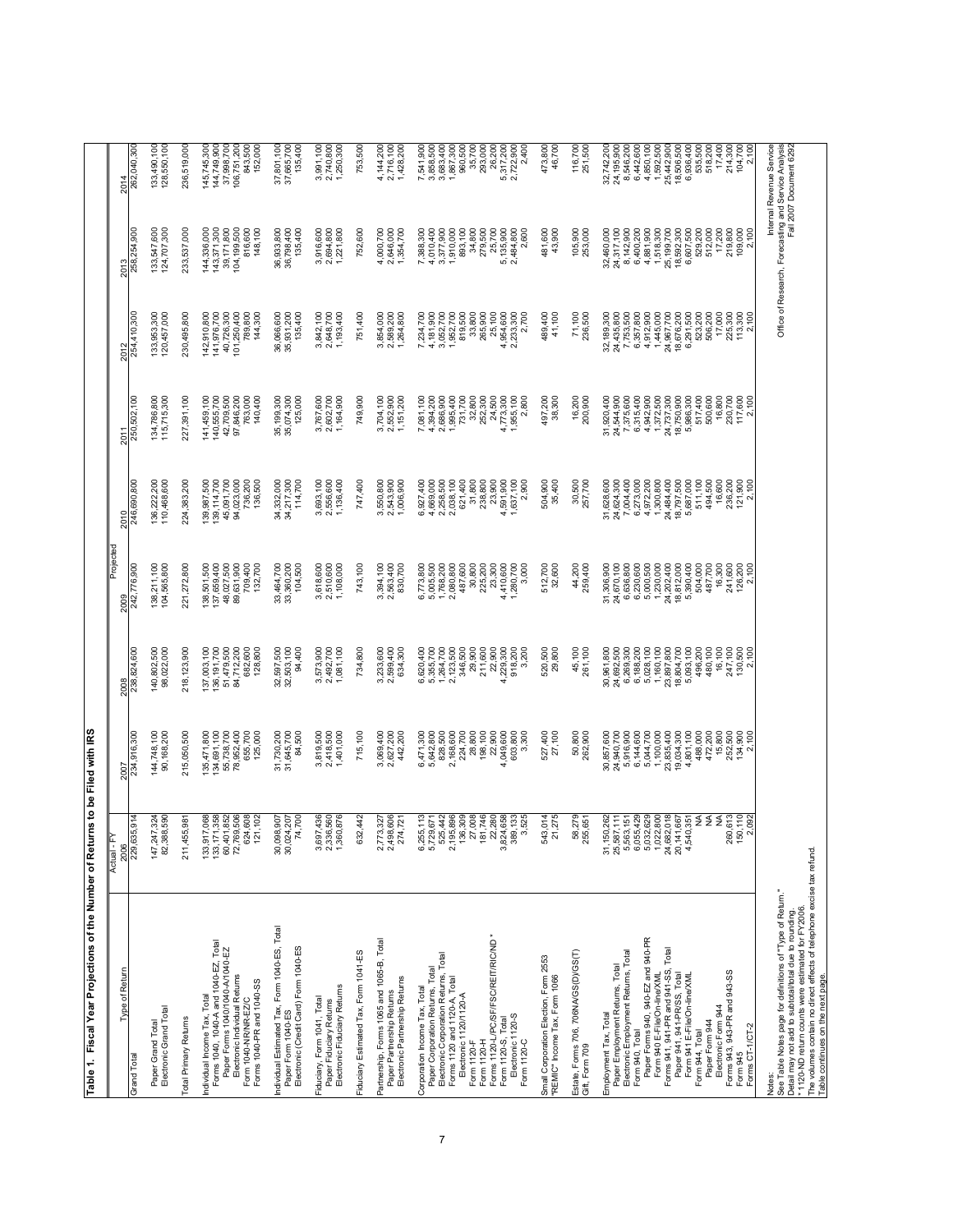| Table 1 (continued). Fiscal Year Projections of the Nur                                                                       | ≿                                                                                                  | mber of Returns to be Filed with IRS   |                                            |                                         |                          |                                                                                                    |                                        |                                                      |                                                                                                                                                                                                                                                                                               |
|-------------------------------------------------------------------------------------------------------------------------------|----------------------------------------------------------------------------------------------------|----------------------------------------|--------------------------------------------|-----------------------------------------|--------------------------|----------------------------------------------------------------------------------------------------|----------------------------------------|------------------------------------------------------|-----------------------------------------------------------------------------------------------------------------------------------------------------------------------------------------------------------------------------------------------------------------------------------------------|
| Type of Return                                                                                                                | Actual - F<br>2006                                                                                 | 2007                                   | 2008                                       | Projected<br>2009                       | 2010                     | 2011                                                                                               | 2012                                   | 2013                                                 | 2014                                                                                                                                                                                                                                                                                          |
| Withholding on Foreign Persons, Form 1042                                                                                     | 31,995                                                                                             | 32,800                                 | 33,400                                     | 34,000                                  | 34,600                   | 35,200                                                                                             | 35,800                                 | 36,400                                               | 37,000                                                                                                                                                                                                                                                                                        |
| Exempt Organization, Total*                                                                                                   |                                                                                                    |                                        | ,321,000                                   | 370,000                                 | 1,405,900                | ,444,800                                                                                           | ,465,400                               | 1,490,500                                            |                                                                                                                                                                                                                                                                                               |
| Paper Exempt Organization, Total                                                                                              | 829,174<br>818,059                                                                                 | 854,300<br>819,700                     | 813,900                                    | 815,400                                 | 810,100                  | 810,100                                                                                            | 802,100                                | 796,300                                              | 1,505,600<br>783,500                                                                                                                                                                                                                                                                          |
| Electronic Exempt Organization, Total                                                                                         |                                                                                                    |                                        | 507,100<br>413,700                         |                                         | 595,800                  | 634,700                                                                                            | 663,400                                | 694,200                                              |                                                                                                                                                                                                                                                                                               |
| Form 990, Electronic<br>Form 990, Total                                                                                       | $\begin{array}{c} 11,115 \\ 393,396 \\ 7,562 \\ 149,168 \\ 2,591 \end{array}$                      | 34,600<br>409,700<br>27,500<br>146,900 |                                            | 554,600<br>430,000<br>55,700<br>151,400 | 436,800                  | $\begin{array}{l} 453,000 \\ 83,300 \\ 85,300 \\ 7,400 \\ 7,700 \\ 5,700 \\ 10,900 \\ \end{array}$ | 459,800<br>98,100<br>158,700<br>26,300 | 476,100<br>118,700                                   | $\begin{array}{r} 722,100 \\ 482,800 \\ 1482,500 \\ 163,500 \\ 173,700 \\ 500 \\ 500 \\ 600 \\ 74,500 \\ 81,700 \\ 91,900 \\ 91,900 \\ 91,900 \\ 91,900 \\ 91,900 \\ 91,900 \\ 91,900 \\ 91,900 \\ 91,900 \\ 91,900 \\ 91,900 \\ 91,900 \\ 91,900 \\ 92,900 \\ 93,900 \\ 94,900 \\ 95,900 \\$ |
| Form990-EZ, Total                                                                                                             |                                                                                                    |                                        | $40,500$<br>$49,000$<br>$6,300$<br>$8,300$ |                                         | 67,700<br>153,800        |                                                                                                    |                                        | 161,100                                              |                                                                                                                                                                                                                                                                                               |
| Form 990-EZ, Electronic                                                                                                       |                                                                                                    | 4,500                                  |                                            |                                         |                          |                                                                                                    |                                        | 31,600                                               |                                                                                                                                                                                                                                                                                               |
| Form 990-N                                                                                                                    |                                                                                                    | ≨                                      |                                            |                                         |                          |                                                                                                    | 522,100                                | 523,400                                              |                                                                                                                                                                                                                                                                                               |
| Form 990-PF, Total                                                                                                            | <b>MA</b><br>88,599<br>88,5928<br>72,284<br>72,284<br>72,429                                       | 90,900                                 | 453,900<br>93,600                          | $\frac{12,800}{479,100}$                | $\frac{17,000}{500,600}$ |                                                                                                    | 104,600                                | 107,400                                              |                                                                                                                                                                                                                                                                                               |
| Form 990-PF, Electronic                                                                                                       |                                                                                                    | 2,600                                  | 4,300                                      | 7,000                                   | 10,400                   | 13,700                                                                                             | 16,900                                 |                                                      |                                                                                                                                                                                                                                                                                               |
| Form 990-T                                                                                                                    |                                                                                                    | 77,900<br>2,400<br>126,600             | 81,000                                     | 82,700                                  | 84,400                   | 86,000                                                                                             | 87,700                                 | 20,500<br>89,300                                     |                                                                                                                                                                                                                                                                                               |
| Form 4720                                                                                                                     |                                                                                                    |                                        | 2,500                                      | 2,600                                   | 2.700                    | 2,800                                                                                              | 2,900                                  | 3,000                                                | 3,100                                                                                                                                                                                                                                                                                         |
| Form 5227                                                                                                                     |                                                                                                    |                                        | 127,200                                    | 127,900                                 | 128,500                  | 129,100                                                                                            | 129,700                                | 130,200                                              | 130,700                                                                                                                                                                                                                                                                                       |
| om 1041-A                                                                                                                     | 119,936                                                                                            | 120,600                                | 121,300                                    | 122,000                                 | 122,700                  | 123,300                                                                                            | 124,000                                | 124,600                                              | 125,300                                                                                                                                                                                                                                                                                       |
|                                                                                                                               |                                                                                                    |                                        |                                            |                                         |                          |                                                                                                    |                                        |                                                      |                                                                                                                                                                                                                                                                                               |
| Government Entities/Bonds, Total                                                                                              |                                                                                                    | 48,500<br>5,600                        | 48,700<br>5,600                            | 48,900<br>5,700                         | 49,000<br>5,700          | 49,200<br>5,700                                                                                    | 49,400<br>5,700                        | 49,500<br>5,700                                      | 49,700<br>5,800                                                                                                                                                                                                                                                                               |
| Form 8038-G<br>Form 8038                                                                                                      | 51,817<br>7,648<br>29,491                                                                          | 29,100                                 | 29,400                                     | 29,700                                  | 30,000                   | 30,200                                                                                             | 30,500                                 | 30,800                                               | 31,100                                                                                                                                                                                                                                                                                        |
| Form 8038-GC                                                                                                                  |                                                                                                    |                                        | 12,200                                     | 12,000                                  | 11,900                   | 11,700                                                                                             | 11,600                                 | 11,500                                               | 11,300                                                                                                                                                                                                                                                                                        |
| Form 8038-T                                                                                                                   |                                                                                                    |                                        |                                            |                                         |                          |                                                                                                    |                                        |                                                      |                                                                                                                                                                                                                                                                                               |
| Form 8328                                                                                                                     | $\frac{13,054}{1,393}$                                                                             | $1,300$<br>$1,300$<br>$200$            | 1,300<br>200                               | 1,200<br>300                            | $1,200$<br>300           | $7,200$<br>300                                                                                     | 1,200<br>300                           | 1,200<br>300                                         | 1,200<br>300                                                                                                                                                                                                                                                                                  |
|                                                                                                                               |                                                                                                    |                                        |                                            |                                         |                          |                                                                                                    |                                        |                                                      |                                                                                                                                                                                                                                                                                               |
| Political Organizations, Total                                                                                                | 10,112                                                                                             | 10,700                                 | 10,900                                     | 10,800                                  | 11,000                   | 10,800                                                                                             | 11,100                                 | 10,900                                               | 11,200                                                                                                                                                                                                                                                                                        |
| Form 1120-POL                                                                                                                 | 5,679<br>2,158                                                                                     |                                        | 5,700                                      | 5,700                                   | 5,700<br>2,400           | 5,700<br>2,500                                                                                     | 5,700                                  | 5,700<br>2,600                                       | 5,700<br>2,600                                                                                                                                                                                                                                                                                |
| Form 8872, Total<br>Form 8871                                                                                                 |                                                                                                    | ) 8 8 8 8<br>เกิด 3 8 8<br>เกิด ฉี     | 2,300<br>2,300<br>2,300                    | 2,400<br>2,700<br>2,200                 |                          |                                                                                                    | 2,500<br>2,900<br>2,400                |                                                      |                                                                                                                                                                                                                                                                                               |
| Electronic Form 8872                                                                                                          | 2,275<br>1,671                                                                                     |                                        |                                            |                                         | 2,900<br>2,300           | 2,700<br>2,200                                                                                     |                                        | 2,700                                                | 2,900<br>2,400                                                                                                                                                                                                                                                                                |
|                                                                                                                               |                                                                                                    |                                        |                                            |                                         |                          |                                                                                                    |                                        |                                                      |                                                                                                                                                                                                                                                                                               |
| Excise, Total                                                                                                                 | 942,145<br>9,705<br>105,493                                                                        | 913,900<br>9,800                       | 942,100<br>9,800                           | 972,200<br>9,800                        | ,002,600                 | ,033,200                                                                                           | ,063,900                               | ,094,700                                             | 1,125,600                                                                                                                                                                                                                                                                                     |
| Form 720, Total<br>Form 11-C                                                                                                  |                                                                                                    | 103,500                                | 102,200                                    | 101,400                                 | 9,800<br>100,800         | 9,800<br>100,400                                                                                   | 9,800<br>100,100                       | 9,800<br>99,900                                      |                                                                                                                                                                                                                                                                                               |
| Electronic Form 720                                                                                                           |                                                                                                    | 300                                    | 1,000                                      | 1,800                                   | 3,300                    | 5,900                                                                                              | 9,200                                  | 13,700                                               |                                                                                                                                                                                                                                                                                               |
| Form 730                                                                                                                      |                                                                                                    |                                        | 42,500                                     |                                         | 40,400                   |                                                                                                    | 38,200                                 |                                                      |                                                                                                                                                                                                                                                                                               |
| Form 2290, Total                                                                                                              | NA<br>43,064<br>783,883<br>NA                                                                      | 43,600<br>757,000<br>9,000             | 787,600                                    | 41,400<br>819,600<br>23,700             | 851,700                  | 39,300<br>883,800<br>63,700                                                                        | 915,800                                | 37,200<br>947,900<br>144,600                         | 880<br>08.800<br>08.800<br>08.800<br>08.800                                                                                                                                                                                                                                                   |
| Electronic Form 2290                                                                                                          |                                                                                                    |                                        | 15,800                                     |                                         | 38,200                   |                                                                                                    | 96,600                                 |                                                      |                                                                                                                                                                                                                                                                                               |
| Excise Taxes re Employee Plans, Form 5330                                                                                     | 24,825                                                                                             | 24,600                                 | 24,200                                     | 23,900                                  | 23,600                   | 23,200                                                                                             | 22,900                                 | 22,600                                               | 22,300                                                                                                                                                                                                                                                                                        |
|                                                                                                                               |                                                                                                    |                                        |                                            |                                         |                          |                                                                                                    |                                        |                                                      |                                                                                                                                                                                                                                                                                               |
| Payment or Refund under Sec. 7519, Form 8752                                                                                  | 39,492                                                                                             | 38,400                                 | 37,300                                     | 36,300                                  | 35,300                   | 34,400                                                                                             | 33,500                                 | 32,700                                               | 31,800                                                                                                                                                                                                                                                                                        |
| Supplemental Documents, Total                                                                                                 |                                                                                                    | 19,865,800                             | 20,700,700                                 | 21,504,100                              | 22,307,600               | 23,111,000                                                                                         | 23,914,400                             | 24,717,900                                           | 25,521,300                                                                                                                                                                                                                                                                                    |
| Form 1040-X<br>Form 4868, Total                                                                                               |                                                                                                    | 3,572,900                              | 3,645,100                                  | 3,717,400<br>10,620,300                 | 3,789,700                | 3,861,900                                                                                          | 3,934,200                              | 4,006,400                                            | 4,078,700                                                                                                                                                                                                                                                                                     |
|                                                                                                                               | $\begin{array}{l} 18,179,933\\ 3,500,649\\ 9,723,852\\ 9,723,852\\ 1,407,218\\ 11,770 \end{array}$ | 10,022,700                             | 10,321,500                                 |                                         | 10,919,100               | 11,217,900                                                                                         | 11,516,700<br>2,518,300                | 11,815,500                                           | 12, 114, 300                                                                                                                                                                                                                                                                                  |
| Electronic Form 4868                                                                                                          |                                                                                                    | 1,634,400                              | 1,872,600                                  | 2,025,700                               | 2,184,300                | 2,348,500                                                                                          |                                        | 2,693,600                                            | 2,874,500                                                                                                                                                                                                                                                                                     |
| Form 1120-X<br>Form 5558                                                                                                      |                                                                                                    | 11,600<br>384,800                      | 11,400<br>384,800                          | 384,800<br>10,700                       | 384,800<br>10,100        | 384,800<br>9,500                                                                                   | 8,900<br>384,800                       | 8,300<br>384,800                                     | 384,800<br>7,700                                                                                                                                                                                                                                                                              |
| Form 7004, Total                                                                                                              | 383,520<br>4,054,965<br>388,358                                                                    |                                        | 5,797,600<br>1,526,300                     |                                         |                          |                                                                                                    |                                        |                                                      |                                                                                                                                                                                                                                                                                               |
| Electronic Form 7004                                                                                                          |                                                                                                    |                                        |                                            | 6,210,300<br>1,820,800                  | 6,623,000<br>2,023,000   | 7,035,800<br>2,211,400                                                                             | 7,448,500<br>2,398,000                 | 7,861,200<br>2,584,400                               |                                                                                                                                                                                                                                                                                               |
| Form 8868, Total                                                                                                              | 505,177                                                                                            | 5,353,900<br>834,000<br>520,000        | 540,300                                    | 560,600                                 | 580,900                  | 601,100                                                                                            | 621,400                                | 641,700                                              | 8,273,900<br>2,770,800<br>662,000<br>163,800                                                                                                                                                                                                                                                  |
| Electronic Form 8868                                                                                                          | 9,674                                                                                              | 26,000                                 | 800<br>38,                                 | 54,600                                  | 75,300                   | 96,600                                                                                             | 500<br>116,                            | 139,800                                              |                                                                                                                                                                                                                                                                                               |
| Notes:                                                                                                                        |                                                                                                    |                                        |                                            |                                         |                          |                                                                                                    |                                        |                                                      | Internal Revenue Service                                                                                                                                                                                                                                                                      |
| See Table Notes page for definitions of "Type of Return."                                                                     |                                                                                                    |                                        |                                            |                                         |                          |                                                                                                    |                                        |                                                      |                                                                                                                                                                                                                                                                                               |
| The volumes contain no direct effects of telephone excise tax refund.<br>Detail may not add to subtotal/total due to rounding |                                                                                                    |                                        |                                            |                                         |                          |                                                                                                    |                                        | Office of Research, Forecasting and Service Analysis | Fall 2007 Document 6292                                                                                                                                                                                                                                                                       |

8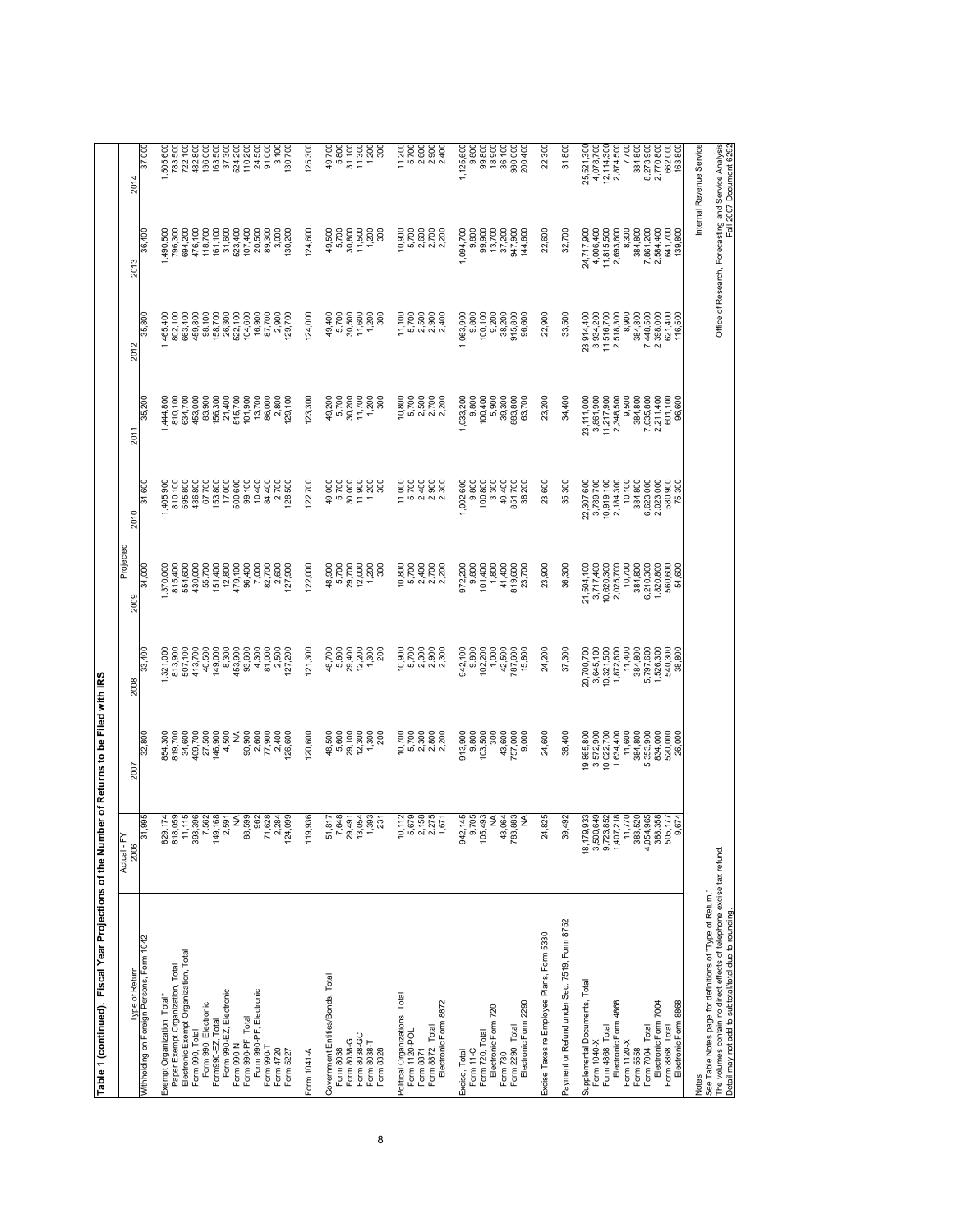| Table 2. Selected Fiscal Year Return Filing Estimates                                                                                                                                                                                                                           |                                                          | by Business Operating Division (BOD)             |                                                  |                                                  |                                                  |                                                  |                                                  |                                                      |                                                     |
|---------------------------------------------------------------------------------------------------------------------------------------------------------------------------------------------------------------------------------------------------------------------------------|----------------------------------------------------------|--------------------------------------------------|--------------------------------------------------|--------------------------------------------------|--------------------------------------------------|--------------------------------------------------|--------------------------------------------------|------------------------------------------------------|-----------------------------------------------------|
| Type of Return/BOD                                                                                                                                                                                                                                                              | ≿<br>Actual-<br>2006                                     | 2007                                             | 2008                                             | 2009                                             | Projected<br>2010                                | 2011                                             | 2012                                             | 2013                                                 | 2014                                                |
| Small Business/Self Employed<br>Individual Income Tax, Total<br>Wage and Investment                                                                                                                                                                                             | 133, 171, 358<br>40,052,154<br>119,204<br>93,            | 41,646,100<br>93,045,000<br>134,691,100          | 92,932,100<br>43,259,600<br>136,191,700          | 137,659,400<br>44,887,700<br>92,771,700          | 139,114,700<br>46,536,500<br>92,578,200          | 92,350,800<br>140,555,700<br>48,204,900          | 92,086,100<br>49,890,600<br>141,976,700          | 51,590,800<br>143,371,300<br>91,780,500              | 53,308,600<br>91,441,200<br>144,749,900             |
| Tax Exempt/Government Entities<br>Large and Mid-Sized Business<br>Small Business/Self Employed<br>Corporation Income Tax, Total                                                                                                                                                 | 6,255,113<br>6,148,945<br>96,989<br>9,180                | 6,471,300<br>6,361,700<br>100,400<br>9,200       | 6,620,300<br>6,507,500<br>103,700<br>9,100       | 6,773,700<br>6,657,600<br>107,100<br>9,000       | 6,927,400<br>110,500<br>6,808,000<br>8,900       | 7,081,000<br>6,958,300<br>113,900<br>8,800       | 7,234,600<br>7,108,600<br>117,300<br>8,700       | 7,388,300<br>120,700<br>8,700<br>7,258,900           | 7,409,200<br>124,100<br>7,541,900<br>8,600          |
| Tax Exempt/Government Entities<br>Large and Mid-Sized Business<br>Small Business/Self Employed<br>Partnership Returns, Total                                                                                                                                                    | 2,773,327<br>2,684,674<br>88,325<br>328                  | 3,069,500<br>2,966,500<br>102,600<br>400         | 3,233,600<br>3,125,300<br>107,900<br>400         | 3,394,100<br>3,280,400<br>113,300<br>400         | 3,550,800<br>3,431,800<br>118,600<br>004         | 3,704,000<br>3,579,700<br>123,900<br>004         | 3,854,100<br>3,724,300<br>129,300<br>500         | 3,865,600<br>134,600<br>4,000,700<br>500             | 4,003,900<br>4,144,300<br>139,900<br>500            |
| Tax Exempt/Government Entities<br>Large and Mid-Sized Business<br>Small Business/Self Employed<br>Employment Tax, Total                                                                                                                                                         | 31,150,262<br>28,509,242<br>644,858<br>996,162<br>$\div$ | 30,857,600<br>28,152,000<br>658,300<br>2,047,300 | 30,961,800<br>28,222,500<br>665,600<br>2,073,700 | 31,306,900<br>28,535,900<br>2,098,600<br>672,400 | 31,628,600<br>28,828,500<br>678,700<br>2,121,400 | 31,920,500<br>29,094,200<br>684,400<br>2,141,900 | 32,189,300<br>29,339,100<br>2,160,600<br>689,600 | 32,460,000<br>29,585,800<br>694,800<br>2,179,400     | 32,742,200<br>29,842,800<br>700,300<br>2,199,100    |
| Tax Exempt/Government Entities<br>Large and Mid-Sized Business<br>Small Business/Self Employed<br>Excise, Total                                                                                                                                                                 | 942,145<br>846,873<br>62,304<br>32,968                   | 913,900<br>820,400<br>60,800<br>32,700           | 942,000<br>847,800<br>61,900<br>32,300           | 972,200<br>877,900<br>62,600<br>31,700           | 1,002,500<br>907,900<br>63,600<br>31,000         | 1,033,200<br>937,900<br>64,800<br>30,500         | 1,063,900<br>968,200<br>65,800<br>29,900         | 1,094,700<br>998,400<br>67,000<br>29,300             | 1,028,700<br>1,125,500<br>68,100<br>28,700          |
| Tax Exempt/Government Entities<br>Exempt Organization, Total                                                                                                                                                                                                                    | 829,174<br>829,174                                       | 854,300<br>854,300                               | 1,321,000<br>1,321,000                           | 1,370,000<br>,370,000                            | 1,405,900<br>1,405,900                           | 1,444,800<br>1,444,800                           | 1,465,400<br>1,465,400                           | 1,490,500<br>1,490,500                               | 1,505,600<br>1,505,600                              |
| Employee Plans, Forms 5500 and 5500EZ<br>Tax Exempt/Government Entities                                                                                                                                                                                                         | 959,779<br>959,779                                       | 972,900<br>972,900                               | 897,300<br>897,300                               | 890,700<br>890,700                               | 884,200<br>884,200                               | 877,900<br>877,900                               | 871,700<br>871,700                               | 865,600<br>865,600                                   | 859,700<br>859,700                                  |
| Projections of Employee Plans returns are based on the 208-18-01 Report; the 2006 count reflects postings to the Employee Plans Master File.<br>The volumes contain no direct effects of telephone excise tax refund.<br>Detail may not add to total due to rounding.<br>Notes: |                                                          |                                                  |                                                  |                                                  |                                                  |                                                  |                                                  | Office of Research, Forecasting and Service Analysis | Internal Revenue Service<br>Fall 2007 Document 6292 |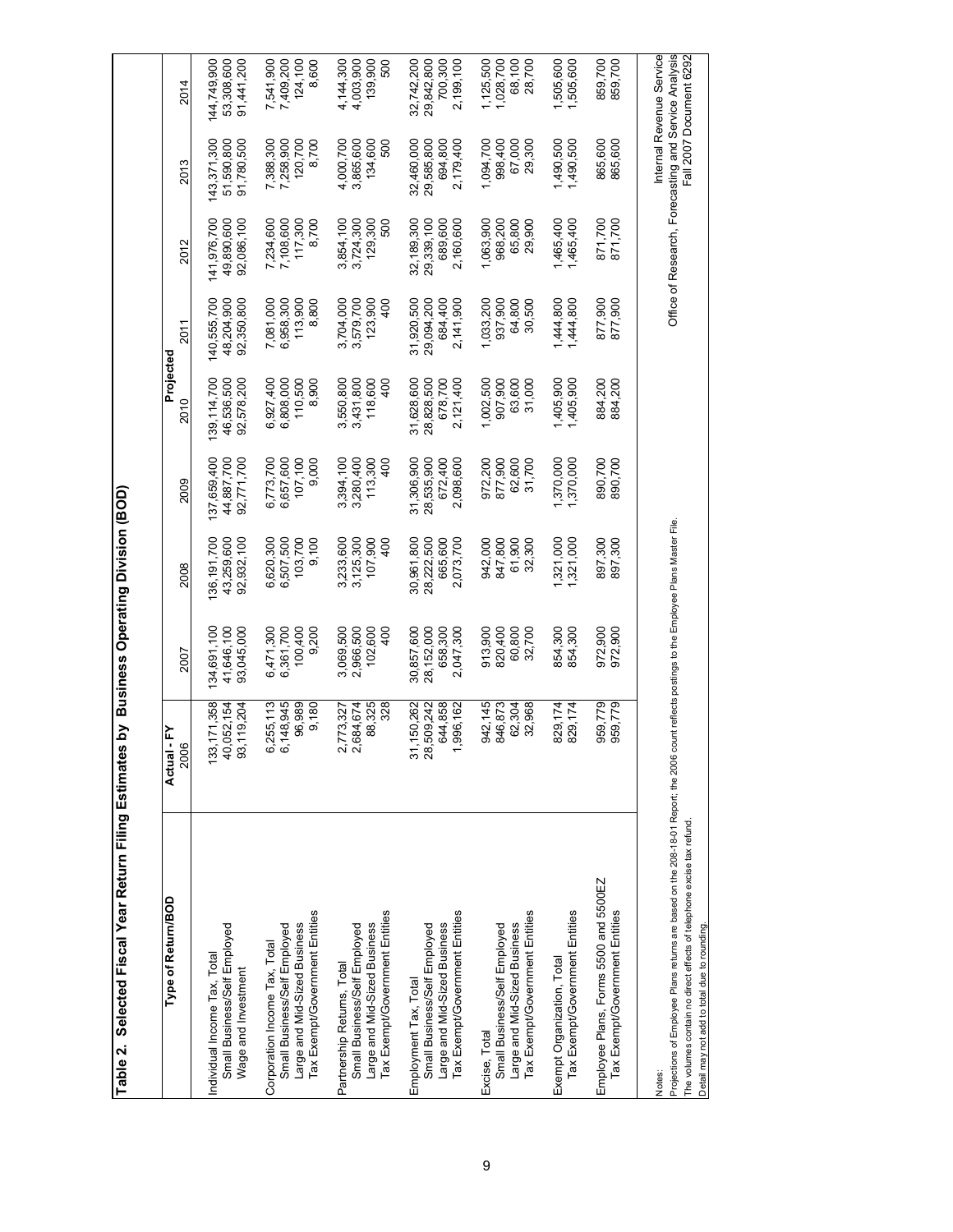#### **Table 3. Accuracy Measures for U.S. Forecasts of Major Return Categories Mean Absolute Percent Error (MAPE) and Number of Overprojections for the Four (4) Most Recent Projection Cycles**

|                                                                                                                    |                                                      |                          |                           | Projection Error on Forecasts for:                   |                           |                           |
|--------------------------------------------------------------------------------------------------------------------|------------------------------------------------------|--------------------------|---------------------------|------------------------------------------------------|---------------------------|---------------------------|
| Item                                                                                                               | <b>Calendar Year</b><br>2006 Actual *<br>(thousands) | 1 Year<br>Ahead<br>$N=4$ | 2 Years<br>Ahead<br>$N=4$ | 3 Years<br>Ahead<br>$N=4$                            | 4 Years<br>Ahead<br>$N=4$ | 5 Years<br>Ahead<br>$N=4$ |
| Grand Total - Selected Returns *                                                                                   | 229,525                                              |                          |                           |                                                      |                           |                           |
| <b>MAPE</b>                                                                                                        |                                                      | 3.43%                    | 3.13%                     | 5.65%                                                | 7.76%                     | 8.41%                     |
| Number of Overprojections                                                                                          |                                                      | $\overline{2}$           | 4                         | 4                                                    | 4                         | 4                         |
| <b>Grand Total - Paper</b>                                                                                         | 147,114                                              |                          |                           |                                                      |                           |                           |
| <b>MAPE</b>                                                                                                        |                                                      | 5.24%                    | 4.97%                     | 8.67%                                                | 14.09%                    | 19.11%                    |
| Number of Overprojections                                                                                          |                                                      | $\overline{2}$           | 4                         | 4                                                    | 4                         | 4                         |
| Grand Total - E-file/ Mag Tape                                                                                     | 82,411                                               |                          |                           |                                                      |                           |                           |
| <b>MAPE</b><br>Number of Overprojections                                                                           |                                                      | 2.33%<br>$\overline{2}$  | 2.11%<br>1                | 5.63%<br>2                                           | 7.83%<br>2                | 14.61%<br>0               |
|                                                                                                                    |                                                      |                          |                           |                                                      |                           |                           |
| Total Primary - Selected Returns *<br><b>MAPE</b>                                                                  | 211,766                                              | 1.62%                    | 3.20%                     | 5.74%                                                | 8.02%                     | 8.61%                     |
| Number of Overprojections                                                                                          |                                                      | $\overline{2}$           | 3                         | $\overline{\mathbf{4}}$                              | 4                         | 4                         |
| <b>Primary Total - Paper</b>                                                                                       | 131,155                                              |                          |                           |                                                      |                           |                           |
| <b>MAPE</b>                                                                                                        |                                                      | 2.42%                    | 5.64%                     | 8.76%                                                | 15.04%                    | 20.37%                    |
| Number of Overprojections                                                                                          |                                                      | $\overline{2}$           | 3                         | 4                                                    | $\overline{4}$            | 4                         |
| Primary Total - E-file/ Mag Tape                                                                                   | 80,612                                               |                          |                           |                                                      |                           |                           |
| <b>MAPE</b>                                                                                                        |                                                      | 2.03%                    | 1.93%                     | 5.57%                                                | 7.51%                     | 14.28%                    |
| Number of Overprojections                                                                                          |                                                      | 2                        | $\mathbf{1}$              | 2                                                    | 2                         | 0                         |
| <b>Individual Total</b>                                                                                            | 135.197                                              |                          |                           |                                                      |                           |                           |
| <b>MAPE</b>                                                                                                        |                                                      | 0.47%<br>$\overline{2}$  | 1.67%<br>3                | 2.70%<br>4                                           | 3.20%<br>4                | 2.83%<br>4                |
| Number of Overprojections                                                                                          |                                                      |                          |                           |                                                      |                           |                           |
| Individual Total - Paper                                                                                           | 61,958                                               |                          |                           |                                                      |                           |                           |
| <b>MAPE</b><br>Number of Overprojections                                                                           |                                                      | 1.79%<br>3               | 5.72%<br>3                | 7.90%<br>3                                           | 13.96%<br>4               | 21.15%<br>4               |
|                                                                                                                    |                                                      |                          |                           |                                                      |                           |                           |
| Individual Total - E-file<br><b>MAPE</b>                                                                           | 73,240                                               | 1.78%                    | 2.78%                     | 5.59%                                                | 8.66%                     | 16.97%                    |
| Number of Overprojections                                                                                          |                                                      | $\overline{2}$           | 1                         | $\overline{2}$                                       | 1                         | $\mathbf 0$               |
| <b>Individual Estimated Tax</b>                                                                                    | 30,182                                               |                          |                           |                                                      |                           |                           |
| <b>MAPE</b>                                                                                                        |                                                      | 8.20%                    | 18.15%                    | 29.77%                                               | 42.98%                    | 47.83%                    |
| Number of Overprojections                                                                                          |                                                      | $\overline{2}$           | 3                         | $\overline{\mathbf{4}}$                              | 4                         | $\overline{\mathbf{4}}$   |
| <b>Fiduciary Total</b>                                                                                             | 3,751                                                |                          |                           |                                                      |                           |                           |
| <b>MAPE</b>                                                                                                        |                                                      | 2.70%                    | 3.85%                     | 4.76%                                                | 5.30%                     | 5.73%                     |
| Number of Overprojections                                                                                          |                                                      | 4                        | 4                         | 4                                                    | 4                         | 3                         |
| <b>Partnership Total</b>                                                                                           | 2,935                                                |                          |                           |                                                      |                           |                           |
| <b>MAPE</b><br>Number of Overprojections                                                                           |                                                      | 2.53%<br>0               | 4.09%<br>0                | 7.04%<br>1                                           | 7.51%<br>1                | 7.47%<br>1                |
|                                                                                                                    |                                                      |                          |                           |                                                      |                           |                           |
| <b>Corporation Total</b><br><b>MAPE</b>                                                                            | 6,356                                                | 1.28%                    | 1.48%                     | 2.57%                                                | 3.98%                     | 4.08%                     |
| Number of Overprojections                                                                                          |                                                      | $\overline{2}$           | 2                         | 2                                                    | 1                         | 2                         |
|                                                                                                                    |                                                      |                          |                           |                                                      |                           |                           |
| <b>Employment Total</b><br><b>MAPE</b>                                                                             | 30,804                                               | 3.58%                    | 2.28%                     | 2.52%                                                | 2.86%                     | 2.42%                     |
| Number of Overprojections                                                                                          |                                                      | 0                        | 1                         | $\mathbf{1}$                                         | 0                         | 1                         |
| <b>Exempt Organization Total</b>                                                                                   | 835                                                  |                          |                           |                                                      |                           |                           |
| <b>MAPE</b>                                                                                                        |                                                      | 4.07%                    | 2.86%                     | 3.03%                                                | 6.78%                     | 7.08%                     |
| Number of Overprojections                                                                                          |                                                      | 2                        | 1                         | 3                                                    | 3                         | $\overline{c}$            |
| <b>Excise Total</b>                                                                                                | 896                                                  |                          |                           |                                                      |                           |                           |
| <b>MAPE</b>                                                                                                        |                                                      | 3.18%                    | 4.55%                     | 7.18%                                                | 8.07%                     | 11.99%                    |
| Number of Overprojections                                                                                          |                                                      | 3                        | 3                         | 3                                                    | 3                         | 4                         |
| Some actuals shown in this table differ from official counts reported elsewhere                                    |                                                      |                          |                           |                                                      |                           | Internal Revenue Service  |
| because they exclude certain return series only recently projected and whose<br>accuracy can not yet be evaluated. |                                                      |                          |                           | Office of Research, Forecasting and Service Analysis |                           | <b>Fall 2007</b>          |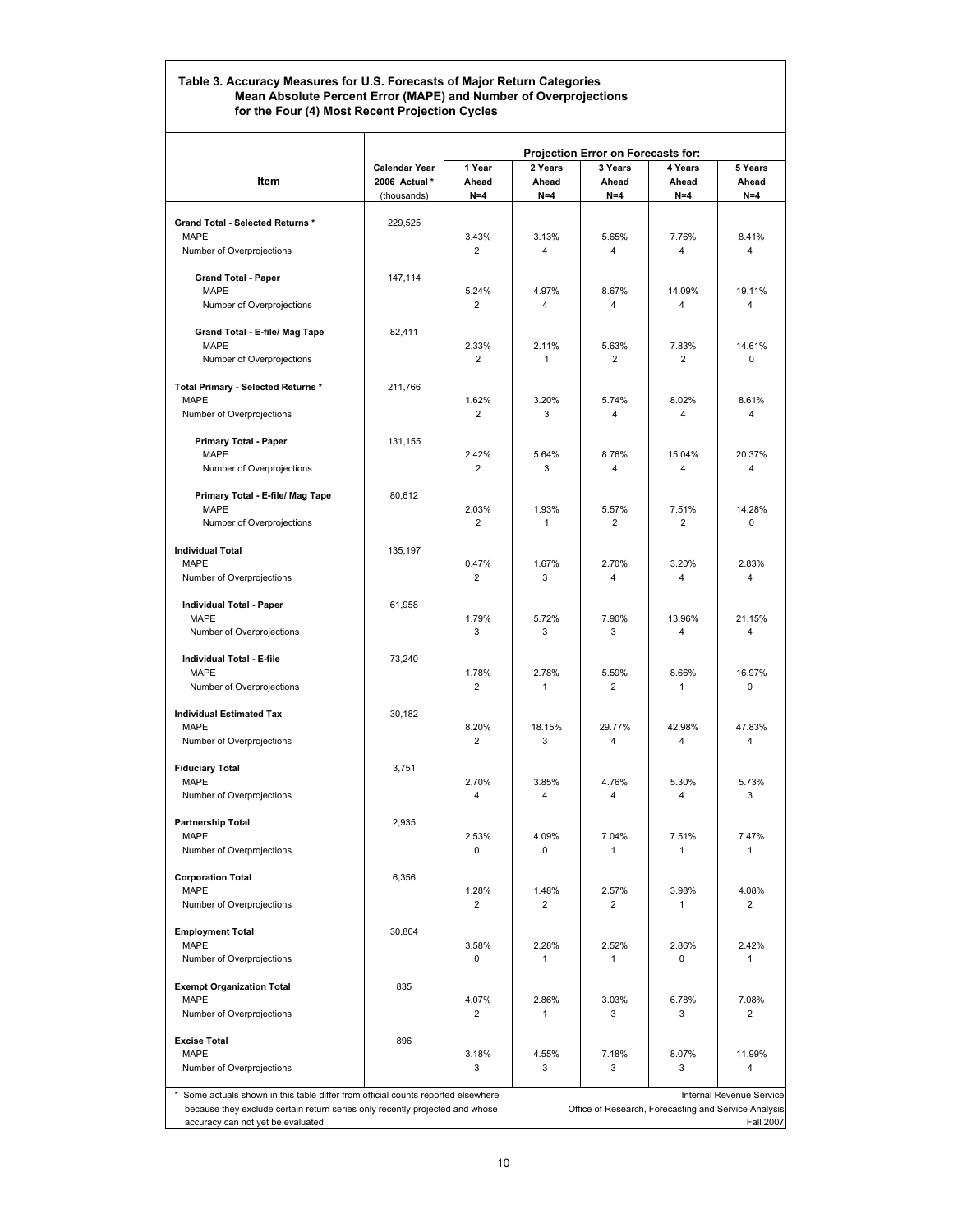#### **Table Notes**

• Projected volumes are rounded to the nearest hundredth, therefore counts of 49 or fewer are rounded to zero. However, some forms can report zero filings because they are associated with only selected areas, or because their filing options were just established or recently eliminated.

• Actual and forecasted return counts for the major categories are based on IRS master file processing, as recorded in the electronic versions of the "Report of Returns Posted to the IRS Master Files."

• Complete master file counts for calendar year 2006 were not available for the following forms and had to be supplied at the national level by operating division staff and secondary sources: Forms 1120-ND, 5558, CT-2, 990-N, as well as Form 1041-A.

• For CY 2007, the Internal Revenue Service issued refunds for the "Telephone Excise Tax Refund" (TETR) initiative. For filing year 2007 only, taxpayers can obtain their refunds via a 2006 tax form, Form 1040-EZ-T or they may file actual tax using Form 8913. This document further excludes any other 1040 series or 990-T returns filed only for purposes of claiming TETR.

Notes below are grouped by applicable table.

#### **Table 1:**

• "Grand Total" is the sum of "Total Primary Returns" and "Supplemental Documents." The "Total Primary Returns" category is the sum of all forms shown on the tables, excluding "Supplemental Documents."

• "Individual Income Tax, Total" is the sum of paper and electronic Forms 1040, 1040-A, 1040-EZ, 1040-NR, 1040-NR-EZ, 1040-PR 1040-SS and 1040-C.

• "Forms 1040, 1040-A, and 1040-EZ" is the sum of paper and electronic Forms 1040, 1040-A, and 1040-EZ.

• Form 1040-EZ-T is excluded from the forecasts.

• Various return categories, such as Form 1040-ES (Individual Estimated Tax) and other business and individual returns, include line items to account for alternative methods of tax filing. The "paper only" components can be derived by subtracting the electronic counts from their respective return totals.

• "Fiduciary, Form 1041" includes both paper and electronic Form 1041.

• "Fiduciary Estimated Tax, Form 1041-ES" is the Estimated Income Tax for Estate and Trust.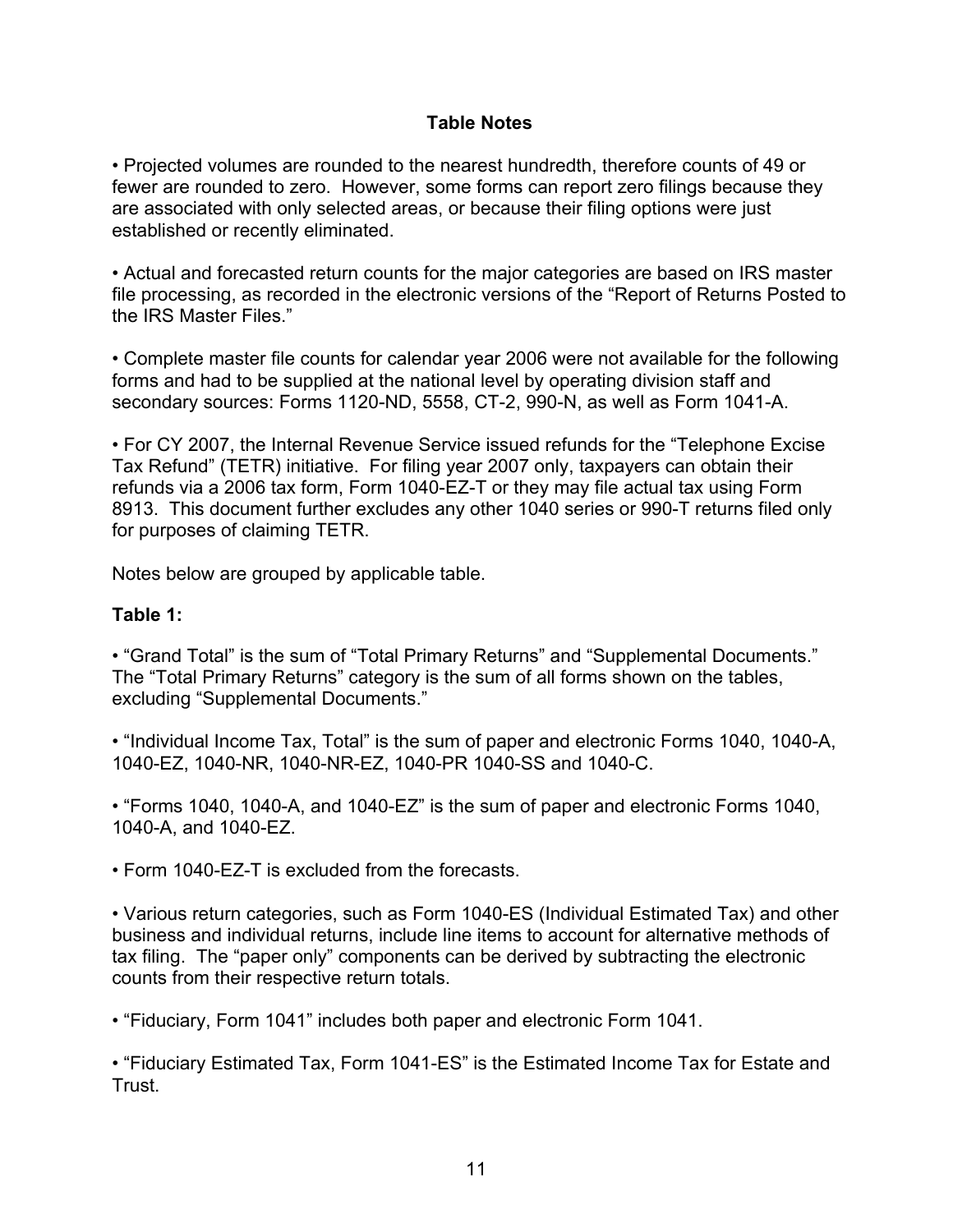• "Partnership, Forms 1065/1065-B" includes both paper and electronic Forms 1065 and 1065-B.

• "Corporation Income Tax, Total" includes Forms 1120/1120-A (paper and electronic), 1120-F, 1120-H, 1120-L, 1120-ND, 1120-PC, 1120-SF, 1120-FSC, 1120-REIT, 1120- RIC, and 1120-S (paper and electronic). As a result of the Foreign Sales Corporation (FSC) Repeal and Extraterritorial Income Act of 2000 which repeals provisions in the U.S. Internal Revenue Code relating to taxation of foreign sales corporations, the volume of Forms 1120-FSC is declining with no returns expected after 2006. Also, Form 1120- POL volumes are reported separately under the forms for "Political Organizations." Form 1120-IC-DISC is not included in these corporation projections.

• "Form 1120-C" is the U.S. Income Tax Return for Cooperative Associations. This form replaced Form 990-C starting from CY 2007.

• "Form 2553" is the Election (to file Form 1120-S) by a Small Business Corporation.

• "Form 1066" is the U.S. Real Estate Mortgage Investment Conduit (REMIC) Income Tax Return.

• "Estate" includes Forms 706, 706-NA, 706-GS(D), and 706-GS(T).

• "Gift, Form 709" is the United States Gift (and Generation-Skipping Transfer) Tax Return.

• "Employment Tax, Total" includes paper, magnetic tape and electronic Forms 940, 940- EZ, 940-PR, 941, 941-PR, 941-SS, 943, 943-PR, 943-SS, 944, 945, CT-1 and CT-2.

• "Form 1042" is the Annual Withholding Tax Return for U.S. Source Income of Foreign Persons. This form is assigned to the International area. It is sometimes considered an employment tax return, but listed separately here.

• "Exempt Organization, Total" includes Forms 990 (paper and electronic), 990-EZ (paper and electronic), 990-N (only available electronically starting from CY2008), 990- PF (paper and electronic), 990-T, 4720, and 5227.

• "Form 1041-A" is the U.S. Information Return Trust Accumulation of Charitable Amounts Return.

• "Government Entities /Bonds" includes Forms 8038, 8038G, 8038GC, 8038T and 8328.

• "Political Organizations" includes both paper and electronic Forms 1120-POL, 8871 and 8872.

• "Excise, Total" includes Forms 11-C, 730, paper and electronic Forms 720, and 2290.

• "Form 5330" is the *Return of Excise Taxes Related to Employee Benefit Plans*.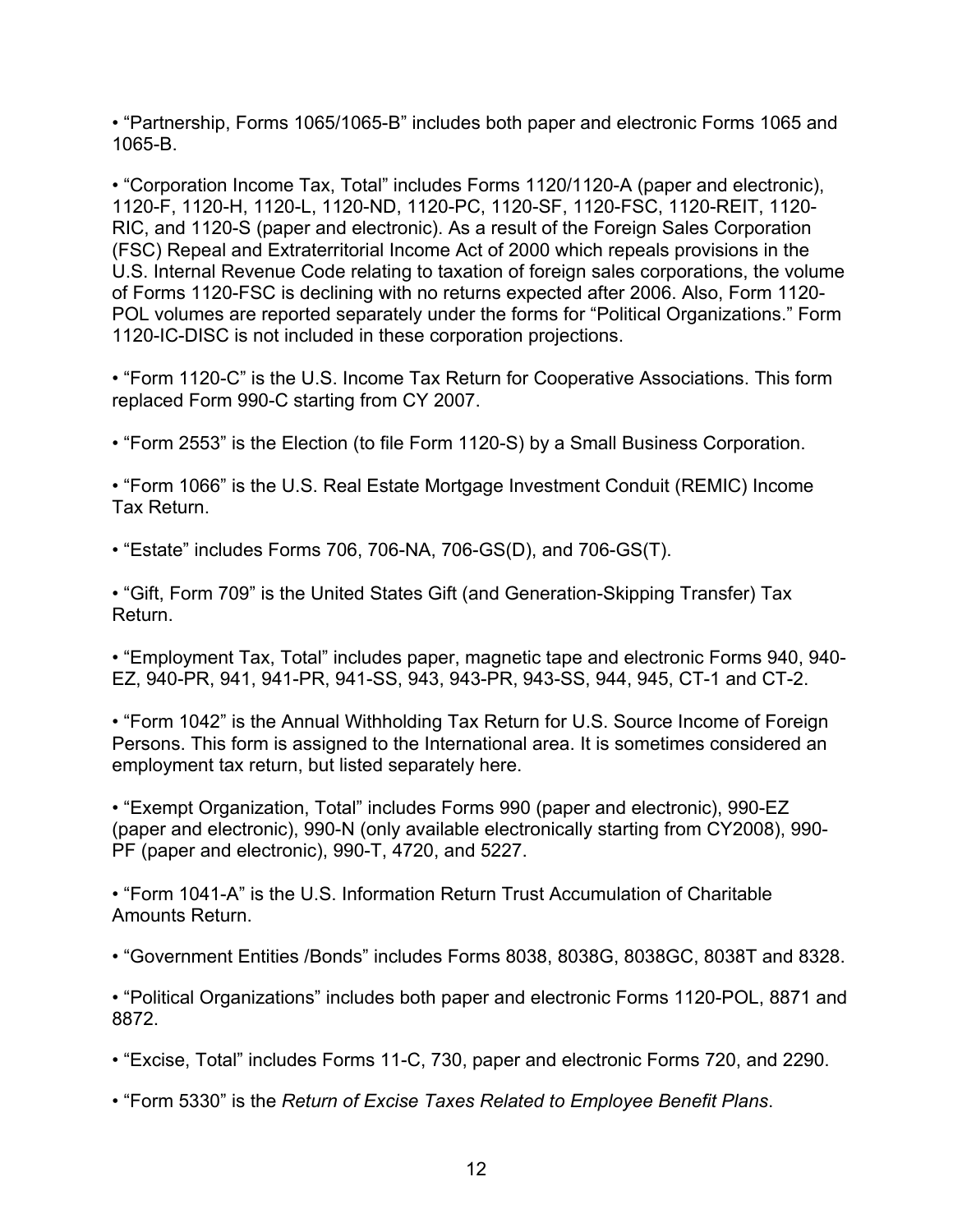• "Form 8752" is the *Required Payment or Refund Under Section 7519*.

• "Supplemental Documents" consist mainly of applications for extensions of time to file and amended tax returns, which include Forms 1040X, 4868 (both paper and electronic), 1120X, 5558, 7004 (both paper and electronic), and 8868 (both paper and electronic).

#### **Table 2:**

Individual filers classified as "Small Business/Self Employed" reflect those taxpayers filing a Form 1040 return with a Schedule C, Schedule F, Schedule E and/or Form 2106 attached, or with mailing addresses or forms considered "International". All other individual filers are classified as "Wage and Investment."

In general, corporation filers (Form 1120 series returns including Form 1120S) and partnership filers are classified as "Large and Mid-Sized Business" if their reported total assets are \$10 million or more. Corporation and partnership returns with assets below \$10 million are generally classified as "Small Business/Self Employed." However, there are also some partnership and corporation returns classified as part of the "Tax Exempt/Government Entities" operating division.

Non-profit organizations, pension plan filers, tribal authorities, and governmental units comprise the "Tax Exempt/Government Entities" classification.

 "Employee Plans" returns include paper and electronic Forms 5500 and 5500EZ Counts by operating division in this table are based primarily upon the IRS master file "BOD indicator." This indicator is a single, point-in-time, taxpayer level identifier (in contrast to a return-by-return identifier).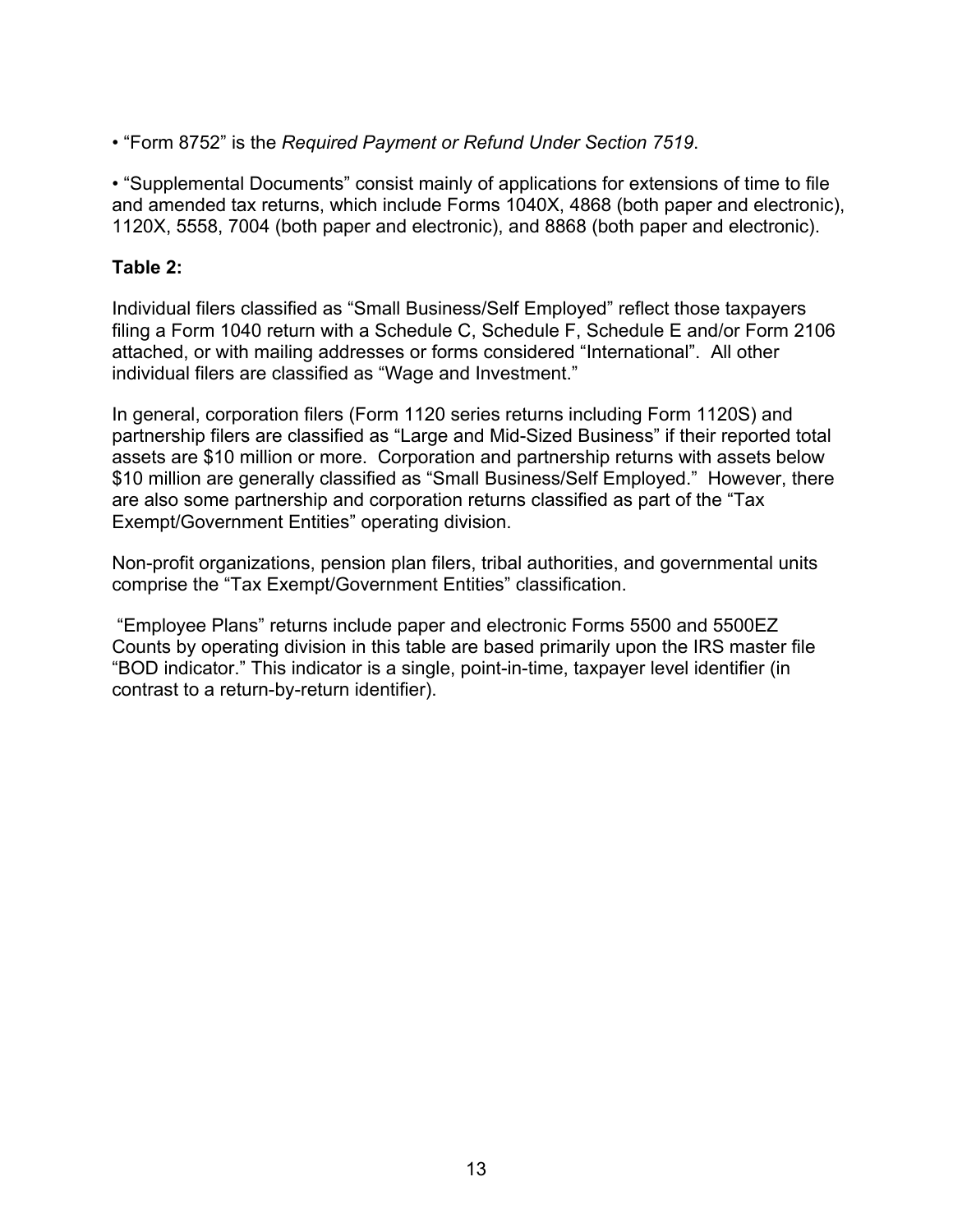#### **Other Projection Documents**

| Title                                                                                    | <b>IRS</b><br>Document<br><b>Number</b> | <b>Typical</b><br><b>Updates</b> |
|------------------------------------------------------------------------------------------|-----------------------------------------|----------------------------------|
| <b>Calendar Year Return Projections for the</b><br><b>United States and IRS Campuses</b> | 6186                                    | Fall                             |
| <b>Calendar Year Projections of Individual Returns</b><br>by Major Processing Categories | 6187                                    | Spring<br>Fall                   |
| <b>Calendar Year Return Projections by State</b>                                         | 6149                                    | Winter                           |

These documents are available electronically as noted inside the front cover. These documents may also be requested

(1) by phone at (202) 874-0607,

(2) by fax at (202) 874-0660, or

(3) by writing to the following address

**Internal Revenue Service Office of Research RAS:R Attn: Chief, Forecasting and Service Analysis 1111 Constitution Avenue, NW, NCA-7111 Washington, D.C. 20224**